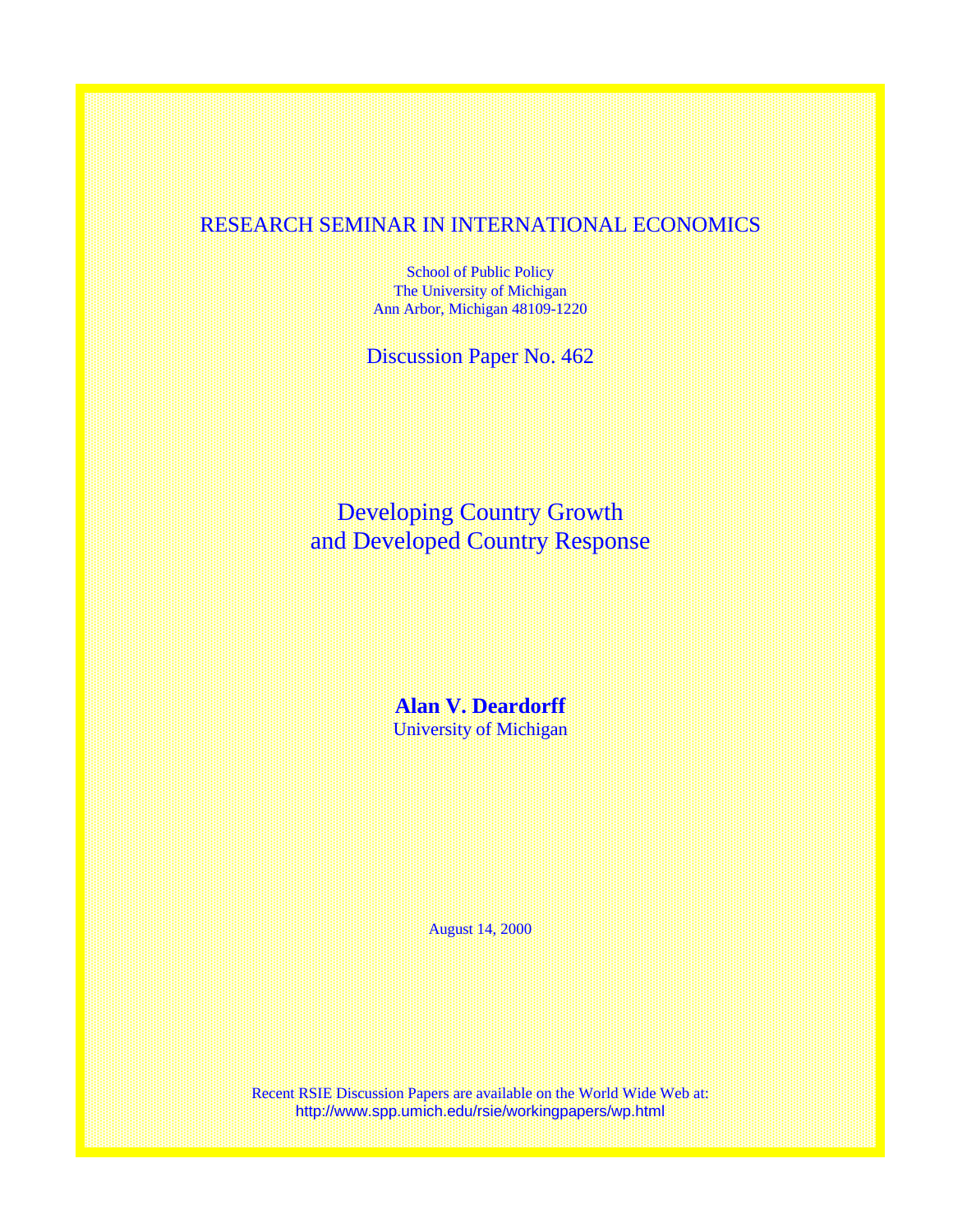# **Developing Country Growth and Developed Country Response**

## **Alan V. Deardorff**

**The University of Michigan** 

Paper prepared for the conference, "Dynamics, Economic Growth, and International Trade, V," University of Rome "La Sapienza" June 22-24, 2000

> Revised August 14, 2000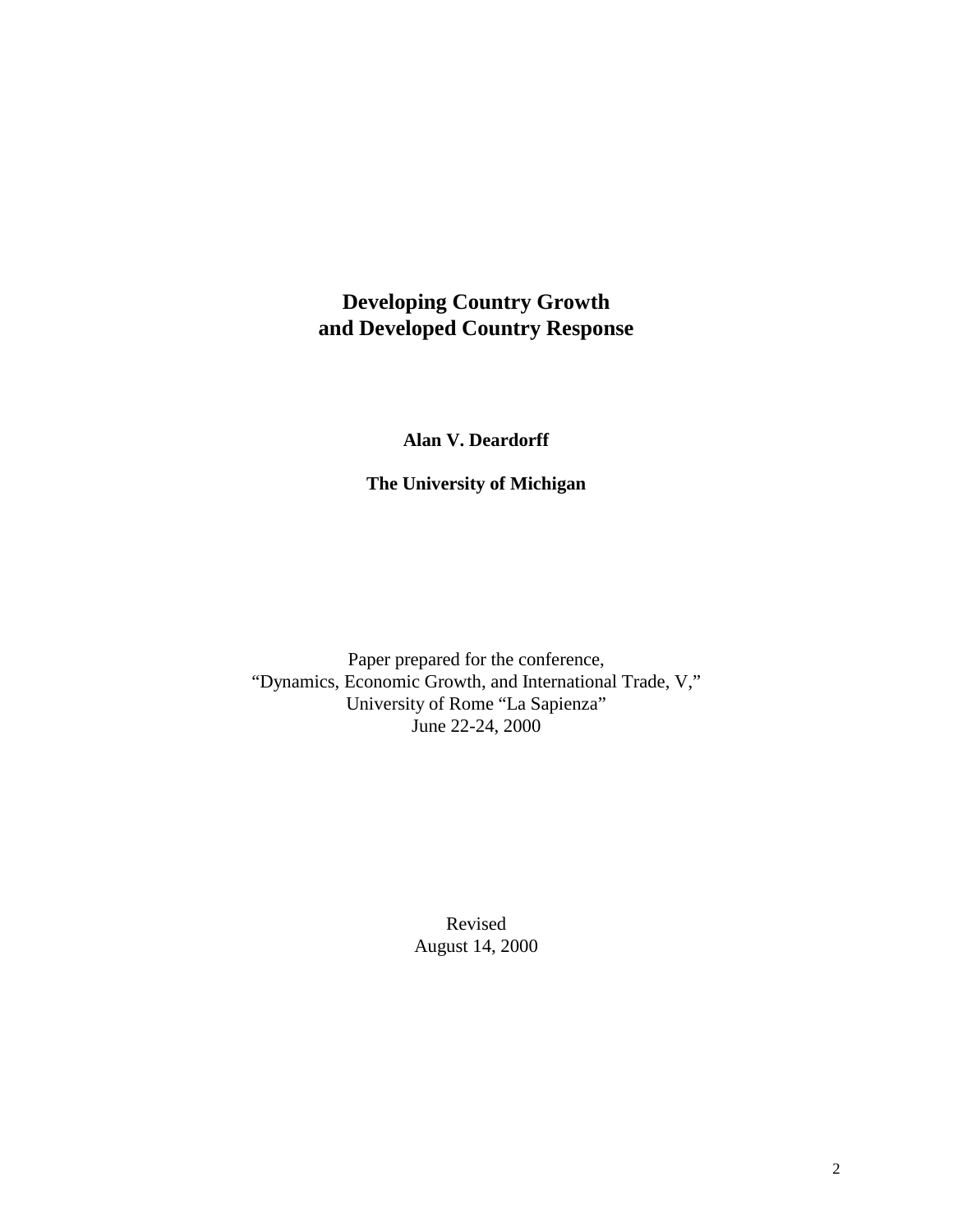Paper: rome.doc

## **ABSTRACT**

## **Developing Country Growth and Developed Country Response**

## **Alan V. Deardorff**

## **The University of Michigan**

 This paper makes a theoretical argument that growth in developing countries is likely to worsen the income distribution in developed countries and lead to a protectionist response that undermines the incentives for developing country growth. The model for this purpose is the twocone version of the Heckscher-Ohlin (HO) trade model, in which countries have different factor prices even with free trade and in which they produce mostly different groups of goods. In that model, unlike the HO model with factor price equalization, growth by the poor country expands the output of its capital-intensive good, which is also the labor-intensive good of the other country. Regardless of whether factors are mobile or immobile across sectors, this reduces the real wages of factors that are either intensive or specific in the labor-intensive sector of the rich country. The paper argues that this will then lead to the rich country restricting trade. This in turn will lower the return to capital in the poor country and reduce the incentive for further growth.

**Keywords:** Trade and Growth **Correspondence:** Income Distribution

**JEL Subject Code:** F11, O41 Department of Economics

 Alan V. Deardorff University of Michigan Ann Arbor, MI 48109-1220

 Tel. 734-764-6817 Fax. 734-763-9181 E-mail: alandear@umich.ed http://www.econ.lsa.umich.edu/~alandear/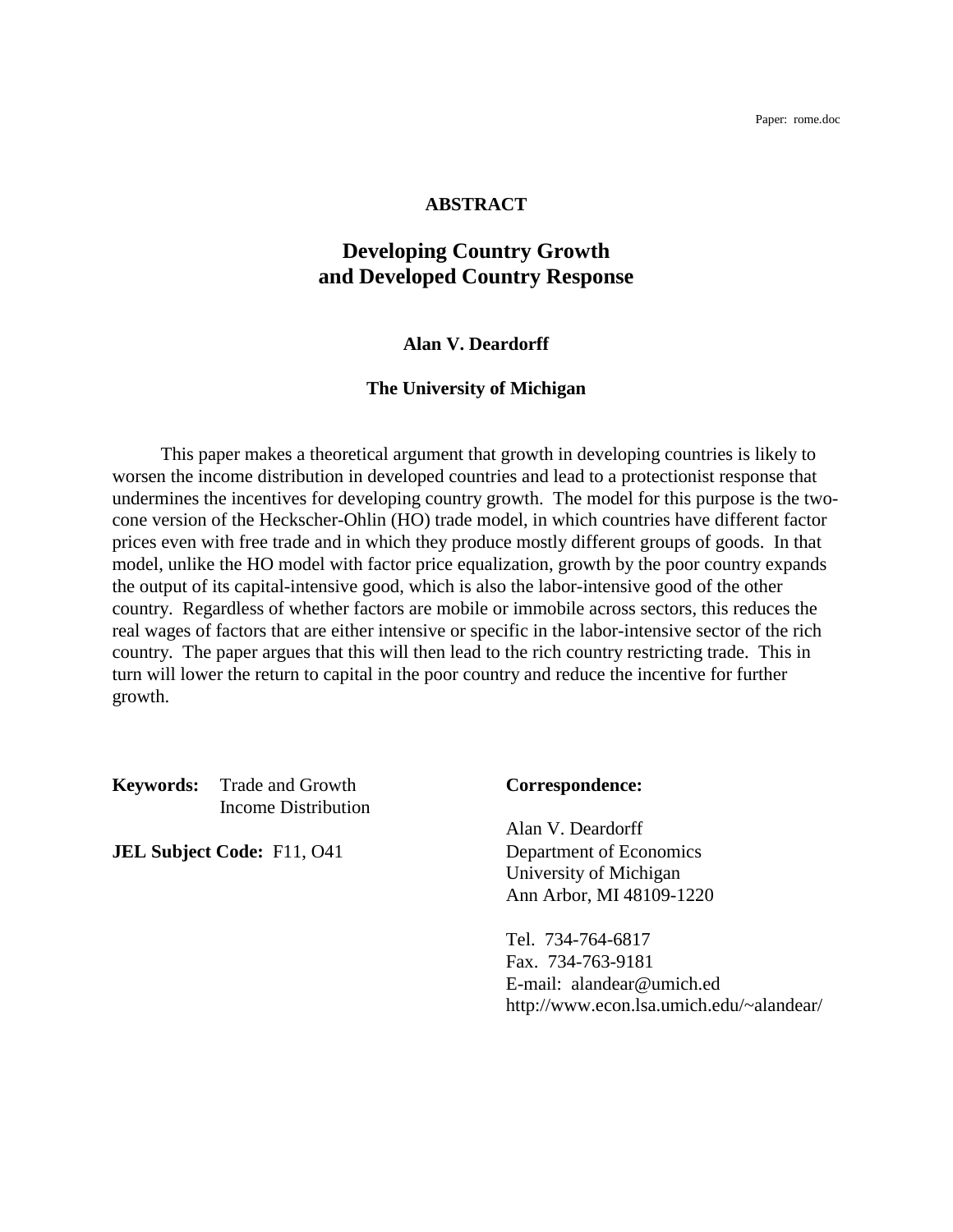August 14, 2000

## **Developing Country Growth and Developed Country Response \***

**Alan V. Deardorff The University of Michigan** 

## **I. Introduction**

 $\overline{a}$ 

For many years, the developed world encouraged the developing world to grow, implicitly assuming, I suppose, either that progress for developing countries would be beneficial to all, or that it would never be important enough to matter. For an unfortunately long time, due to misguided policies, growth of developing countries was indeed too slow to matter much for world markets. But in recent years, that has ceased to be true, and many of those in developed countries suddenly find themselves threatened, or perceived to be, by growth in the developing world. This concern is often attributed more to "globalization" than to developing-country growth, but in fact the two go hand in hand. Resistance to globalization in the developed world, now that developing countries are finally themselves globalizing and growing, is bound at best to slow down the progress that is finally being made in the developing world.

This paper will explore, in theoretical terms, some of the implications of developing country growth in a world where both the causes and the effects of that

<sup>\*</sup> I have benefited from discussion of this topic with Bob Stern and with participants at all of the previous DEGIT conferences. This paper grew out of a more policy-oriented paper, Deardorff (2000), prepared recently for a conference at Harvard. I benefited also from the comments of participants at both conferences, and especially from my two discussants at the Harvard conference, Patrick Low and Craig VanGrasstek.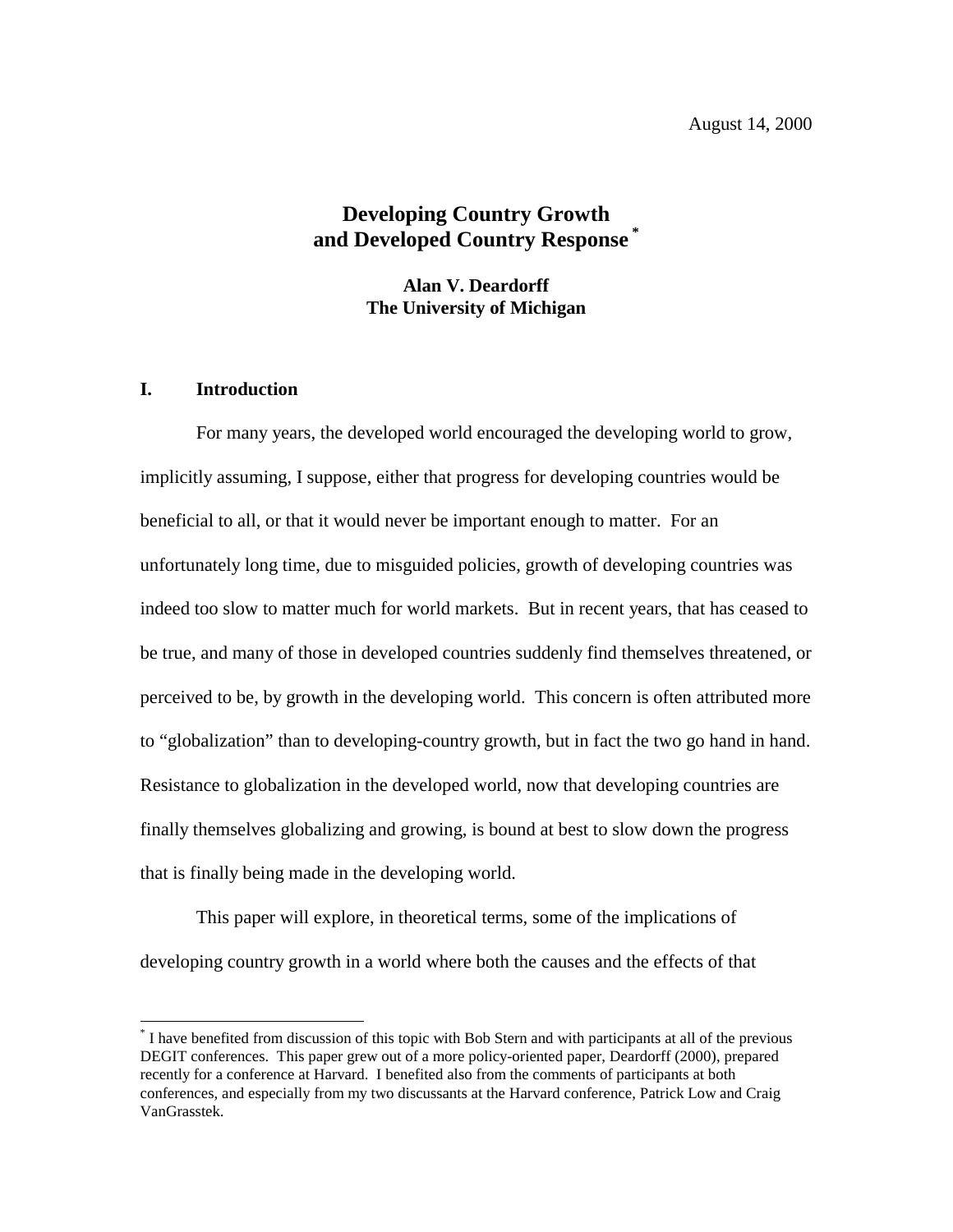growth rest heavily on international trade. The lesson will be that, given the configuration of factor endowments in the world economy today, growth in poor countries is likely to worsen the income distribution in rich countries, even as it presumably improves the income distribution of the world as a whole. As a result, those who are threatened within the developed world will naturally turn (and have turned) to protection from these adverse consequences of developing country growth and trade. When they do, they restrict the very market access that was crucial for progress by developing countries in the first place.

I will examine these issues in the theoretical framework of the standard Heckscher-Ohlin (HO) model of international trade. I will start in section II by briefly noting the effects of capital accumulation in a neoclassical world if the relative factor endowments of countries are sufficiently similar for there to be factor price equalization (FPE). This is important primarily because it suggests what might have been the case historically if economic growth had proceeded at comparable rates throughout the world as a whole. However, I will argue, as others have before, that however we may have gotten here, the world of today conforms less closely to the HO equilibrium of FPE than it does to a "multi-cone" equilibrium in which countries occupy different diversification cones. That is, factor endowments internationally are sufficiently diverse that global FPE is not possible. Instead countries are sorted into groups, within which there may be FPE but between which there is not. These different groups, because of their different factor prices, are able to produce efficiently only a subset of the world's goods in common, and the groups therefore tend to specialize in different sets of goods. These goods are the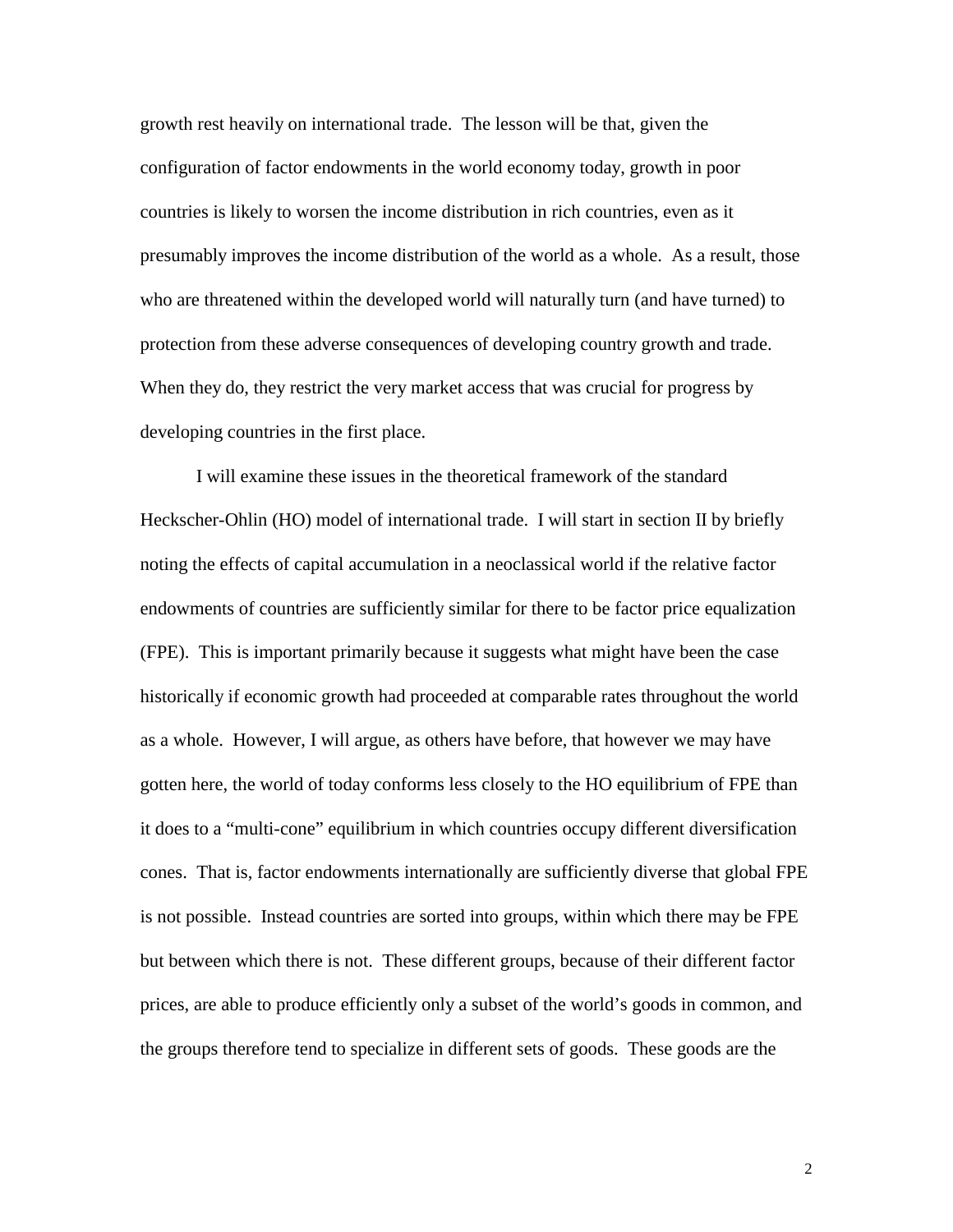more capital-intensive ones in the developed group of countries and the more laborintensive ones in the developing group, or groups, of countries.

Thus it is within this multi-cone model that we should explore the implications of developing country growth, and I do that in Section III. Using the increasingly familiar two-country, three-good, two-cone HO model, I examine what happens to world prices and related variables when the poorer of these two countries grows relative to the richer one. The implications are not at all surprising, but as far as I know they have not been carefully worked out before. They include the ironic possibility that the terms of trade of *both* countries may worsen. More importantly, they predict with certainty that the real wage of the scarce factor in the developed country, labor, will fall as a result of developing country growth. Thus the income distribution in the rich country worsens at the same time that income distribution improves in the poor country. It is this worsening of the rich-country income distribution that may give rise to calls for protection and resistance to trade in the rich country.

In section IV I elaborate a bit on this protectionist response, although I do not attempt to model it formally. Then in section V I examine what effects such rich-country protection will have, when added to the effects of poor-country growth. Again, most of the effects are not surprising, but they are nonetheless important if calls for protection by rich countries are in fact heeded. They include, of course, a reduction in trade. They may include a worsening of developing-country terms of trade, although this depends on the nature of the protection that is implemented. Most importantly though, as has already been shown implicitly in the work of Davis (1996), and independently of the nature of that protection, they reduce the return to capital in the poor country and thus the incentive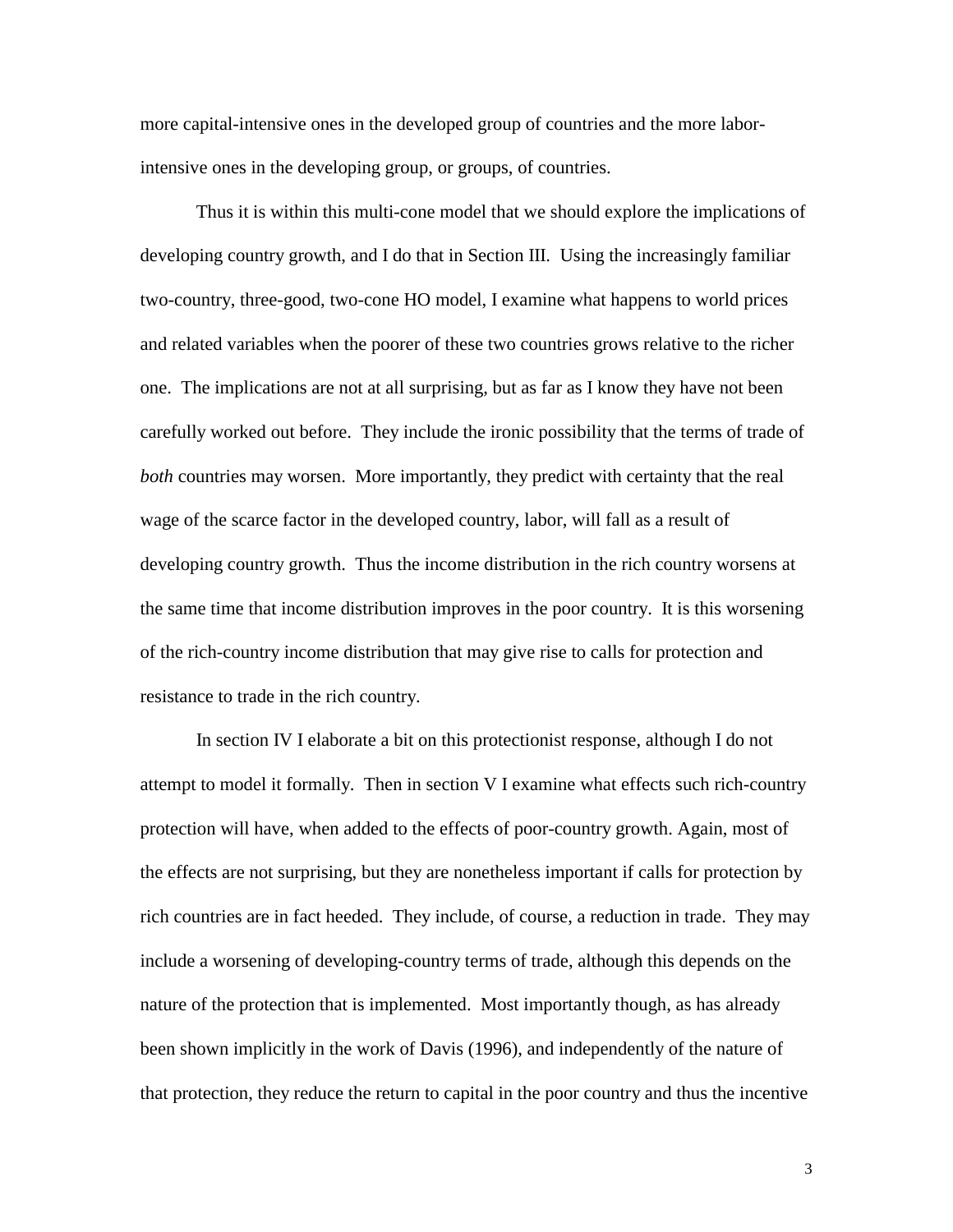for further growth. This is the greatest danger from a protectionist response by the developed world to developing country growth. By reducing market access, it undermines the ability of poor countries to grow.

## **II. Growth in an Integrated World Economy**

The interactions of economic growth and international trade have long been the subject of theoretical analysis. The HO model, with its emphasis on factor endowments, was a natural framework for studying growth, and Harry Johnson (1957) was one of the pioneers in this effort. Early attention dealt mostly with the effects of growth on a country's terms of trade, with perhaps the most memorable outcome being Bhagwati's (1958) coining of the term (and the word) "immiserizing growth." Implicit in some of this literature were results for income distribution, although that was not usually the primary emphasis.

As time has progressed, we have come to realize that the HO model in the form that it was most frequently examined – with FPE – behaves in the large very much like a closed economy. A world economy with FPE is equivalent to one with factors that are perfectly mobile internationally, and thus to what Dixit and Norman (1980) called an Integrated World Economy (IWE). Therefore the effects of growth in that model are essentially the same as in a closed economy, as studied by Solow (1956) with one sector and by Uzawa (1961) with two. In particular, growth due to capital accumulation causes an increase in the wage of labor and a decrease in the real return to capital.<sup>1</sup> This is true

 $<sup>1</sup>$  If growth at constant prices increases the demand for the capital-intensive good by more than the supply,</sup> as is possible under extreme circumstances in the Uzawa model if the investment good is capital-intensive,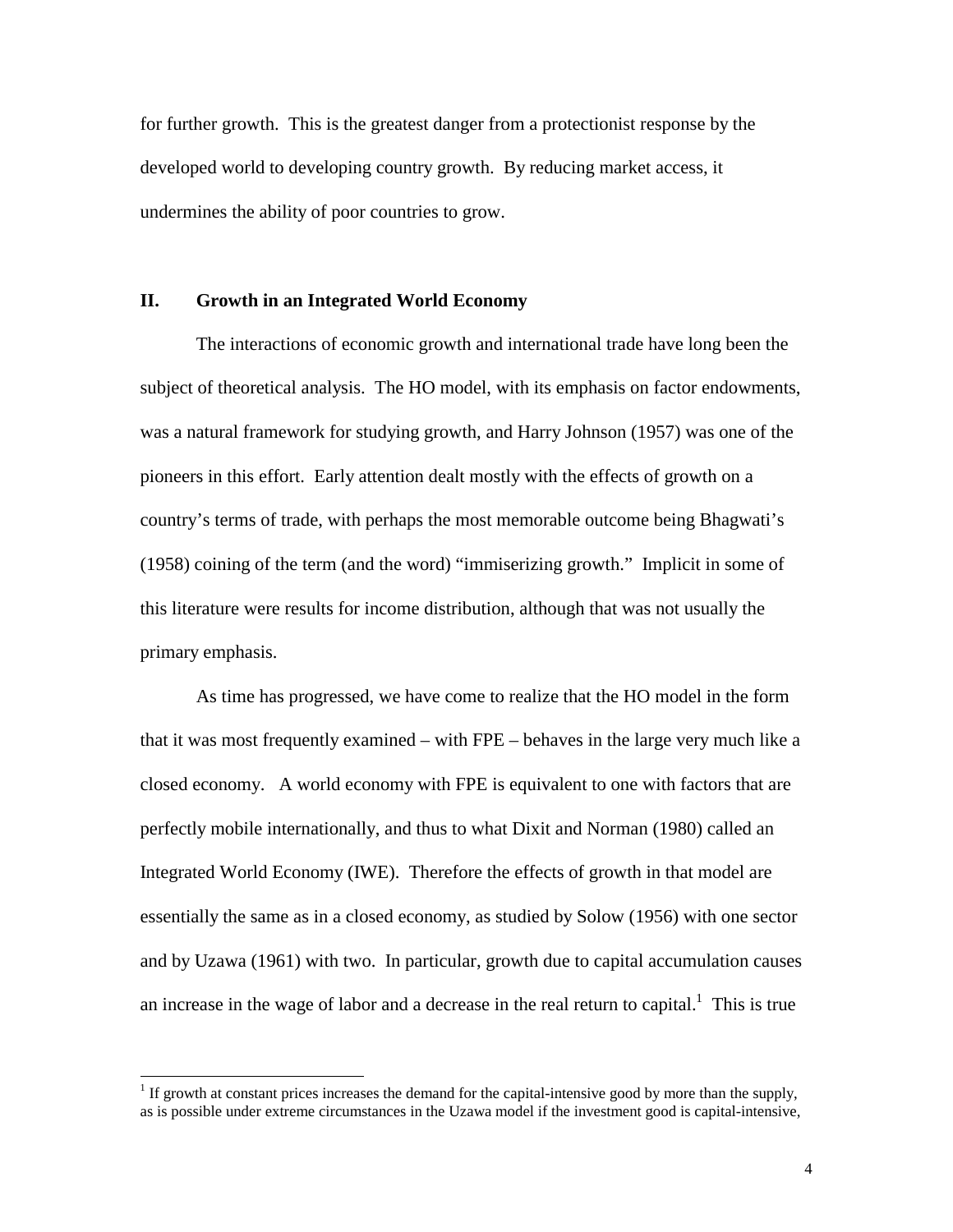throughout the world, due to FPE, and it therefore does not tell us anything very interesting about the effects on income distribution in different countries.

If we think of this world as being divided into a rich North with abundant capital and a poor South with abundant labor, then this means that capital accumulation benefits labor in both countries, regardless of where it occurs. If the South manages to accumulate capital, then Northern workers should only be pleased, in this model, and any loss is confined to Northern owners of capital, to the extent that they fail to keep up with the expanding capital stock of South.

In my discussion below I will sometimes allow for the possibility of that factors in the short run are specific – that is, immobile across sectors – as in Jones (1971), Samuelson (1971), and Neary (1978). If that is the case, and if we nonetheless start from an equilibrium of an IWE, then capital accumulation in the South will hurt labor in the North to the extent that it is specific in the capital-intensive sector. The reason is that expanded output of the capital-intensive sector in the South will force down the world price of the capital-intensive good, causing mobile factors in the North to reallocate out of that sector. If some types of labor (or capital, for that matter) are specific to that sector, they will suffer a loss.

This specific-factors result is somewhat different from the results I will derive below, but it is in the same spirit. The main difference is that below I will find factors in the North's labor-intensive sector being hurt, not its capital-intensive sector. I find both the result itself and the assumptions upon which it is based more plausible than this one. Therefore I will not spend any more time on this.

then the return to capital may rise. However, this requires that either the short-run market equilibrium or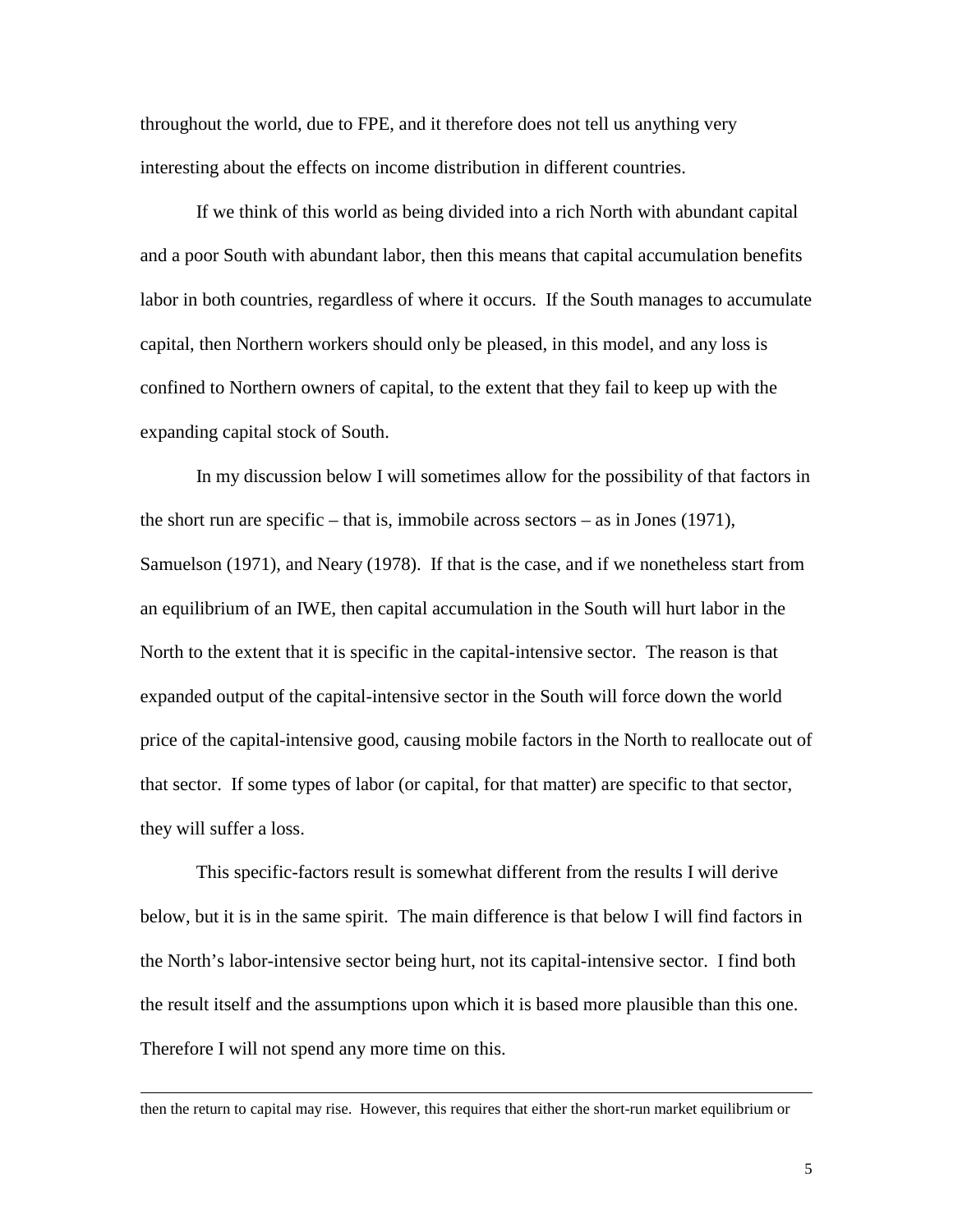The main problem with this and other results for an IWE is that the IWE itself does not seem to be a particularly plausible picture of today's world economy. This only partly because it has factor prices equalized internationally, which is far from true empirically. In fact one could modify the assumptions of the model somewhat to generate something similar to an IWE equilibrium, but with differences in factor prices, by assuming that factors from different countries have different intrinsic productivities (which they take with them when they move), although this formulation would not necessarily be any more plausible on its face than the alternatives. More important to me in rejecting the IWE are other aspects of the IWE equilibrium, such as the international similarity of factor endowments and the implication that all countries everywhere are able to produce all goods competitively.

Furthermore, the HO model with FPE has been subjected to extensive empirical tests in recent years, never with any resounding success. This failure has been taken by some to be evidence against the HO model itself, but in fact the model without FPE has seldom been given an empirical chance to perform.<sup>2</sup> Recently, however, Davis and Weinstein (1998, 1999) have allowed for this possibility in their empirical work, with some success.<sup>3</sup>

Note, of course, that the HO model itself does not in any way predict that the IWE equilibrium is somehow more likely or appropriate than the equilibrium without FPE. Within the general HO model, FPE depends on the international similarity of factor endowments, in a sense that I have formalized in Deardorff (1994), and the HO model

the long run steady state be dynamically unstable under normal assumptions.

<sup>&</sup>lt;sup>2</sup> See Bowen, Leamer, and Sveikauskas (1987).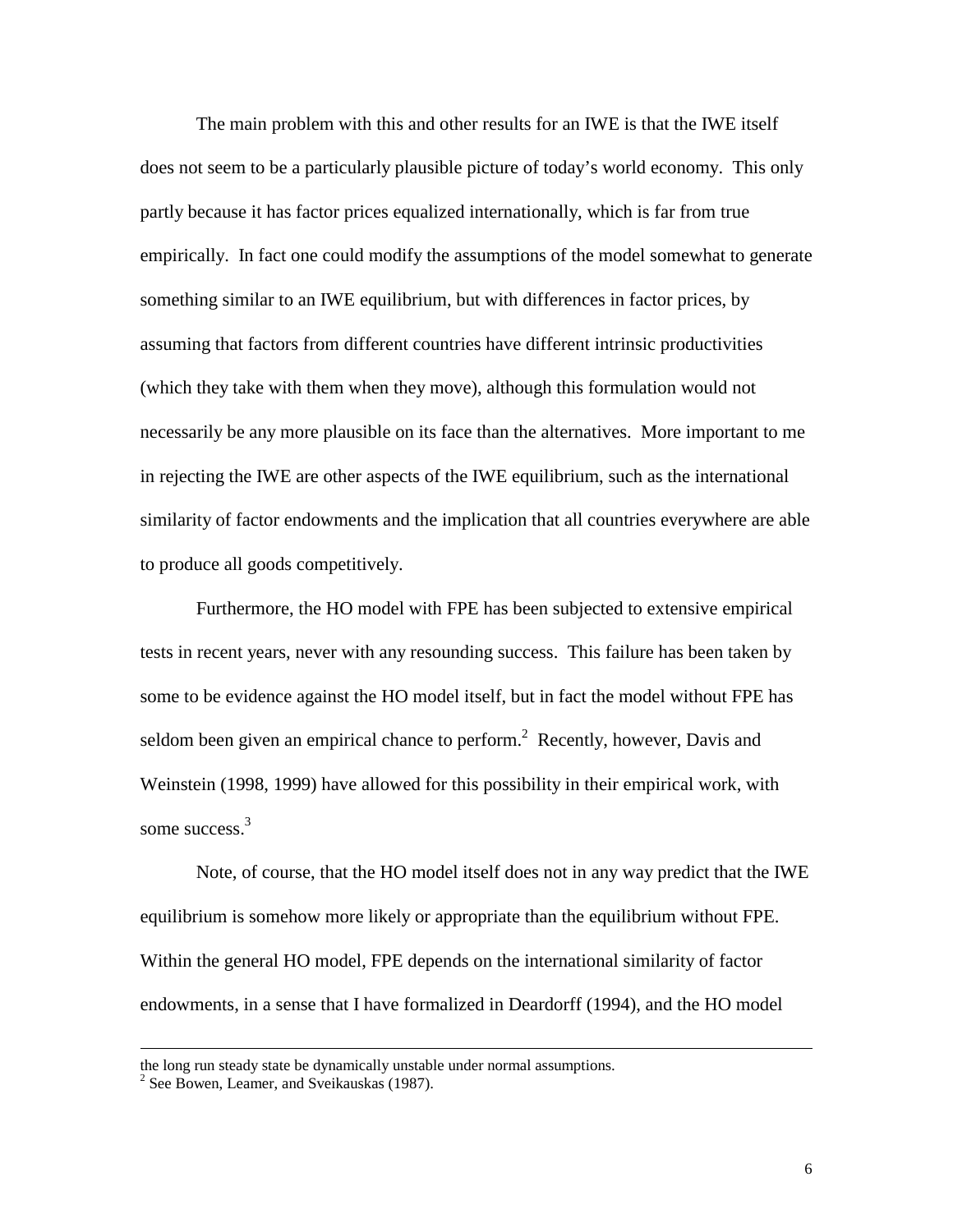takes these factor endowments as exogenous. Whether or not the dynamics of growth will cause factor endowments to become more similar over time has been the subject of extensive debate in the "convergence" literature,<sup>4</sup> and I have addressed it myself in a previous contribution to this series of conferences, Deardorff (1998). Suffice it to say that there is no consensus answer to this question. But the fact that it is even being asked is some indication that convergence has not yet been achieved, even if it will ultimately arrive.

Why, then, has so much theoretical and empirical attention been given over the years to the model with FPE? One answer, I think, is its simplicity. Very strong theoretical results can be derived for HO equilibria with FPE, and these results are both manageable theoretically and often counter-intuitive to the uninitiated. Therefore they make good academic copy. The simplicity also generates a very exact and easily testable prediction about the factor content of trade<sup>5</sup> and this provides a natural basis, therefore, for empirical work. A second answer, however, is the early preoccupation by many trade theorists with the two-sector version of the HO model. $<sup>6</sup>$  With only two sectors, the</sup> equilibrium without FPE does look rather extreme and implausible, because it has one or both countries producing only one good.

In any case, I will devote most of my own attention to an equilibrium of the HO model without FPE, and I will include enough goods – three – so that both of my countries can still produce two of them and display some interesting behavior. This "two-

 <sup>3</sup> <sup>3</sup> Debaere and Demiroglu (1998) have also provided separate empirical evidence in favor of the multi-cone model for the world as a whole.

 $4$  See, for example, Galor (1996) and Quah (1996).

<sup>5</sup> See Vanek (1968), Leamer (1980).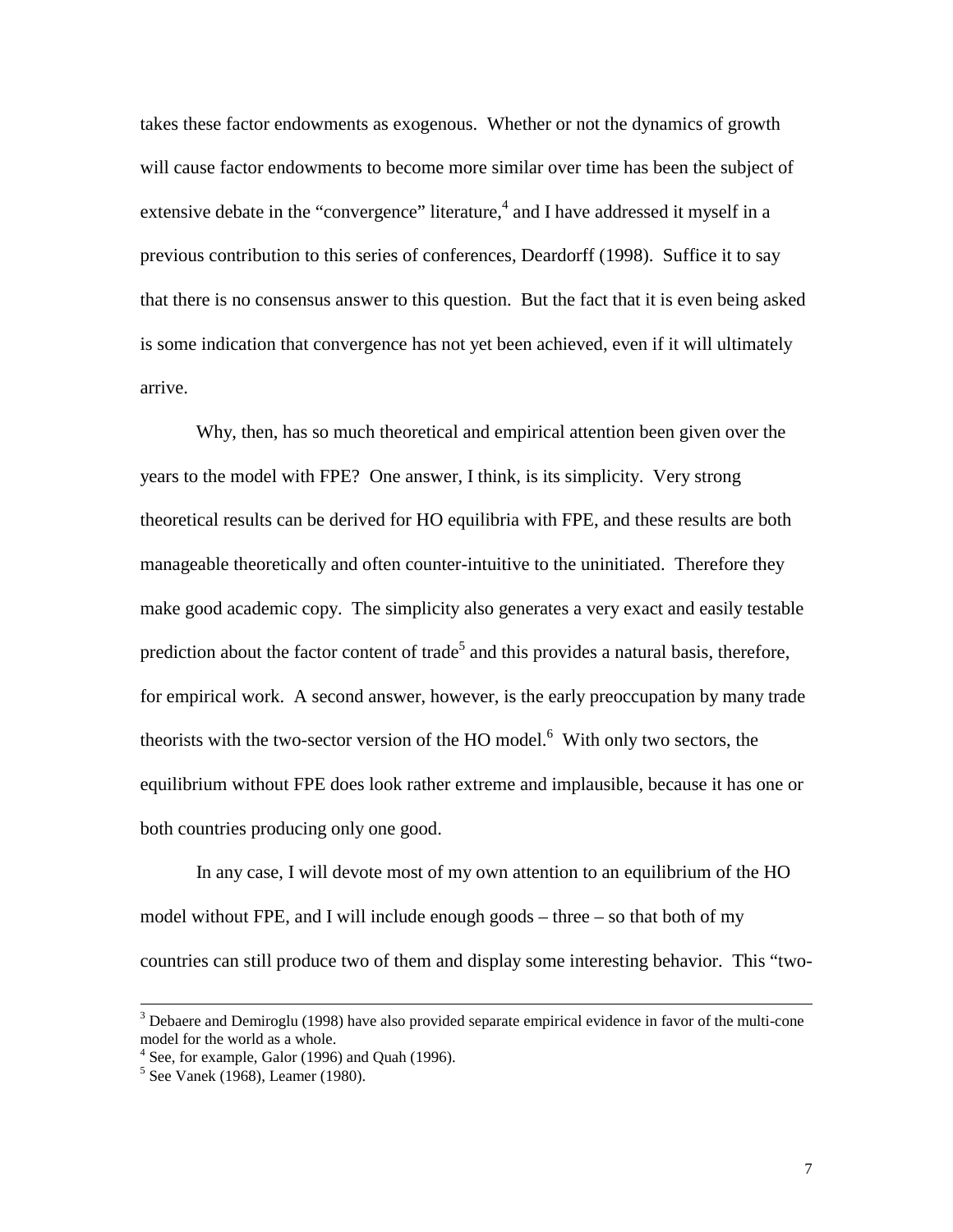cone" model, which in turn is a special case of a many-cone model, has gotten increasing theoretical attention of late, for example by Davis (1996). It strikes me, as it apparently did Davis, as a particularly useful version of the model to address issues of the relationship between developing and developed countries, since the two cones permit such wide differences between the two.

## **III. Growth in a Two-Cone World**

Suppose then that a HO world includes three goods, X, Y, and Z, produced from two factors, labor and capital (with capital interpreted as physical and/or human capital, as desired<sup>7</sup>) in two countries, North and South. Good X is relatively labor intensive compared to both other goods, while good Z is relatively capital intensive. North is relatively well endowed with capital and South with labor. These endowments differ sufficiently that attainment of the IWE equilibrium is not possible, and instead the two countries have different factor prices. $8\,$  I also assume that the two countries sizes, together with the demands for the three goods, are such that, in the free trade equilibrium with which we start, South produces only goods X and Y while North produces only Y and Z. I will then ask what happens to this equilibrium as South accumulates more capital, but I

 <sup>6</sup>  $6$  Only some, however. Although Samuelson often stooped to two dimensions to explain the model to us, his (1953) treatment had no such restriction.

 $<sup>7</sup>$  This is not to say that human and physical capital really are the same. A better model would allow for</sup> both as separate factors, and the effects of growth would then depend on the mixture of the two that was accumulated, as in the final section of Deardorff (1999). However, for the points to be made here, the distinction between the two is not critical.

 $8$  Exactly how the factor endowments need to differ for this to be true was shown in Figure 4.6 of Dixit and Norman (1980, p. 116). See Deardorff (1994) for the generalization of that figure to the "lens condition" that holds with more goods, factors, and countries.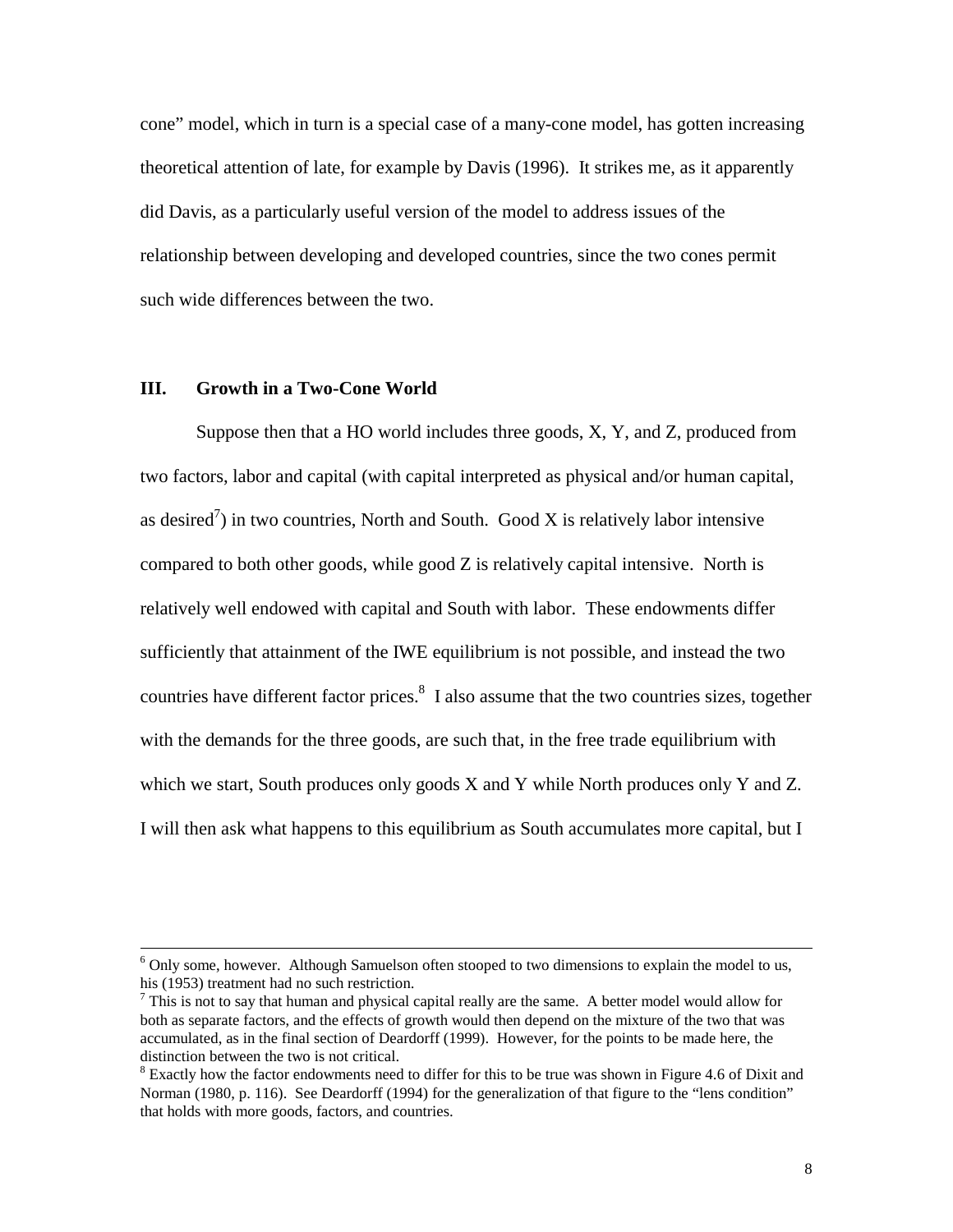will keep the amount of that accumulation small enough so that this pattern of specialization does not change.<sup>9</sup>

Equilibrium in this model requires equality of supply and demand for all three goods. Demands for every good come from both countries. But only good Y is supplied from both, goods X and Z being supplied only by South and North respectively. Since both countries produce only two goods, supplies for each country depend only on the relative price of these two, as in the standard transformation-curve diagram of 2-sector trade theory. I will consider both the HO case of factors being perfectly mobile between these sectors and the specific-factors case of one factor being immobile between these sectors. Either way, the response of supplies to relative prices is qualitatively the same, output of a good rising as its relative price goes up.

On the demand side, since all three goods are demanded, behavior can be somewhat messier, especially if two of the goods are strong complements or substitutes in demand. As my base case, therefore, I will exclude these possibilities by making the strong assumption of Cobb-Douglas preferences, whereby demand for each good will be determined only by income and its own price. I will also try to note how things may be different if this is not the case.

Equilibrium is then depicted conveniently in Figure 1. The two axes measure the prices of goods X and Z, the numeraire being good Y, which is produced in common. Starting from an assumed world-market equilibrium at point E, we can examine how excess supplies and demands change with small changes of prices from that point.

<sup>&</sup>lt;sup>9</sup> There are, of course, many other patterns of specialization that are possible here, depending mostly on the sizes of the two countries. They could produce any one of the three goods in common, but only one, and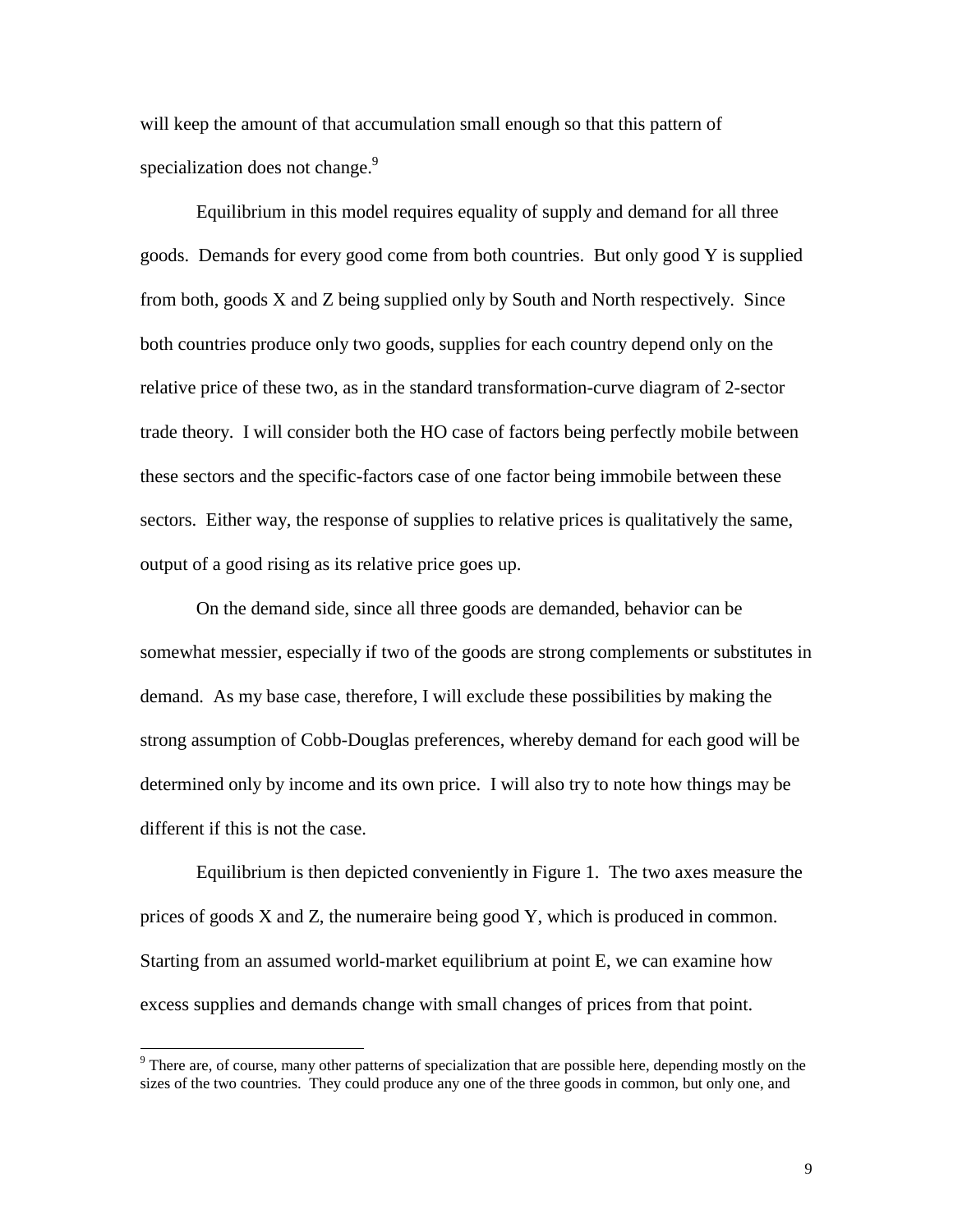For example, moving horizontally to the right,  $p<sub>X</sub>$  rises while  $p<sub>Z</sub>$  (and  $p<sub>Y</sub>$ ) are unchanged. In North, which does not produce X, outputs remain fixed since the relative price of Y and Z is unchanged, but demand for X falls with its rise in price. Therefore North's excess supply of X increases along the arrow to the right of E, as indicated by the notation  $+ ES_X^N$ . In South, on the other hand, since the relative price of X increases along this arrow, output of good X increases as long as either factor is mobile. South's income, in units of the numeraire good Y, also rises, as a result of both the price increase and the output increase. This raises the remote possibility that its demand for X might rise by more than its supply. However with Cobb-Douglas preferences this cannot happen, and I therefore also label this arrow  $+ ES_X^S$  as well. Together, these two changes imply that world excess supply of good X is positive at points directly to the right of E, as shown.

By similar reasoning, movements straight up in the figure lead to excess demand for X, shown as negative excess supply. In this case, since only the relative price of X and Y matters for production in the only country that is producing  $X$  (South), there is no change in output of X anywhere in the world. Demand for X in South therefore depends on whether it is a substitute or a complement for the more expensive Z, and with Cobb-Douglas preferences it is neither, so  $\pm ES_X^S$  actually means no change. Meanwhile, in North where good  $X$  is not produced, the rise in price of  $Z$  unambiguously raises income and therefore demand for X, causing a negative change in excess supply:  $-ES_X^N$ . Together these changes imply that excess supply is negative here for the world as a whole.

except for that good, all of North's products must all be more capital intensive than all of South's. See Jones (1974) and Deardorff (1979).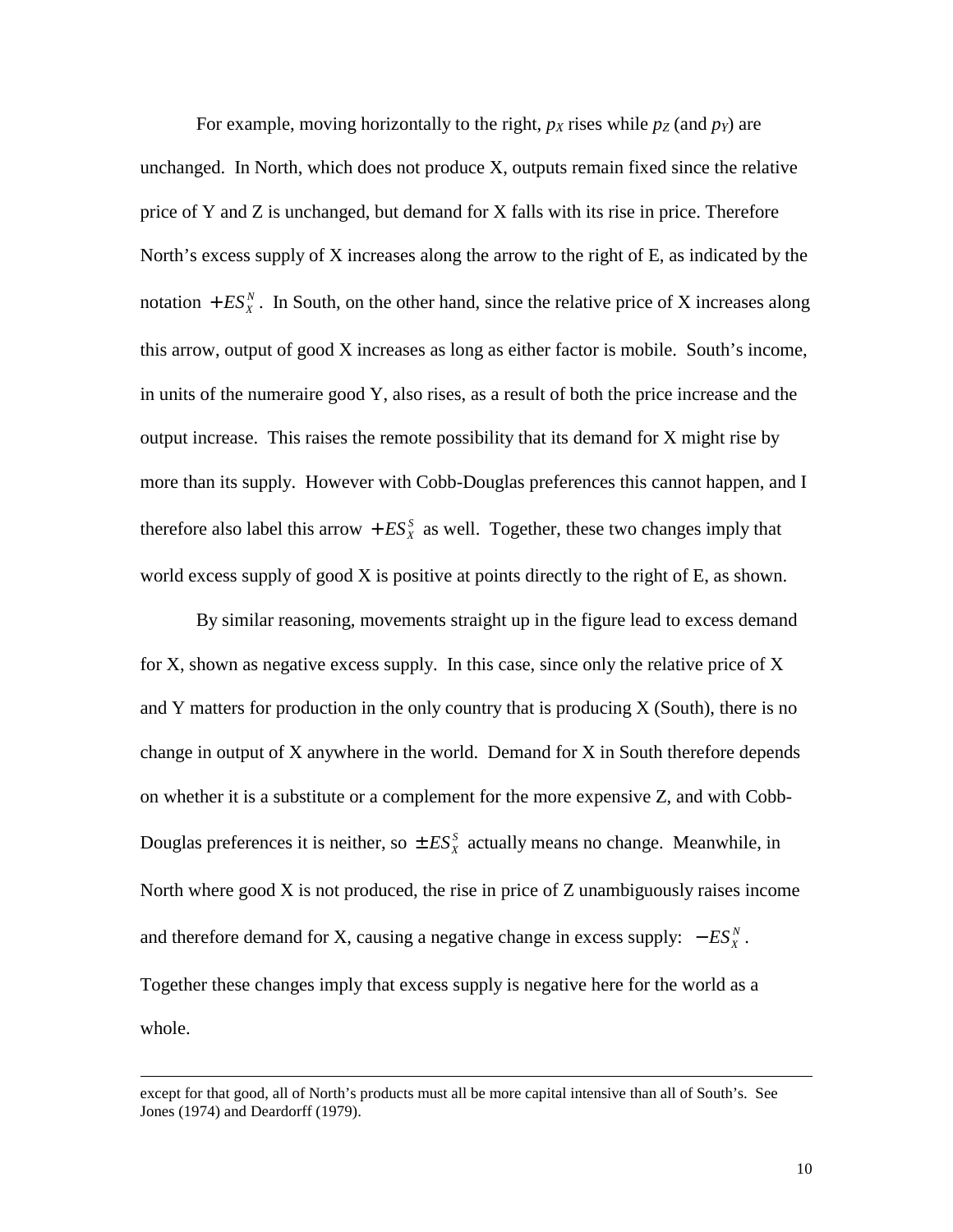To further pin down where excess supply may be zero, however, we need to look at good Y. Consider an equi-proportionate increase in the prices of both goods X and Y, or in other words a movement in Figure 1outward along the ray from the origin through point E. This is equivalent to a fall in the price of Y, both other prices constant, and it will cause a fall in the output of Y in both countries. Thus output of X rises in South. Furthermore, while the fall in price of Y could change demands for the two goods differently depending on complementarities, with Cobb-Douglas preferences demands for both X and Y will depend only on income, which falls in units of those goods as their prices rise.<sup>10</sup> Therefore, world excess supply of good X is positive for movements outward along the ray from E, as shown.

Together, these last two results tell us a lot about the locus of equilibria for good X. Moving away from point E, excess supply of good X can remain zero only if prices of X and Z both rise (or fall) together and if the price of Z changes by proportionally more than the price of X. That is, the locus  $ES<sub>x</sub> = 0$  lies between the vertical arrow and the arrow along the ray.

For good Z, the reasoning is completely symmetric, so the locus  $ES_z = 0$  is also upward sloping, but flatter than this ray, as shown. This is enough for the results I will derive, but for completeness I note that there is also an equilibrium locus for good Y that is downward sloping through E.

Now suppose that South accumulates more capital. At initial prices, it will surely produce more of its more capital-intensive good, good Y. If both factors are mobile, this

 $10$  This is easily seen by rotating a price line around a transformation curve, which can represent either a specific-factors or a HO model.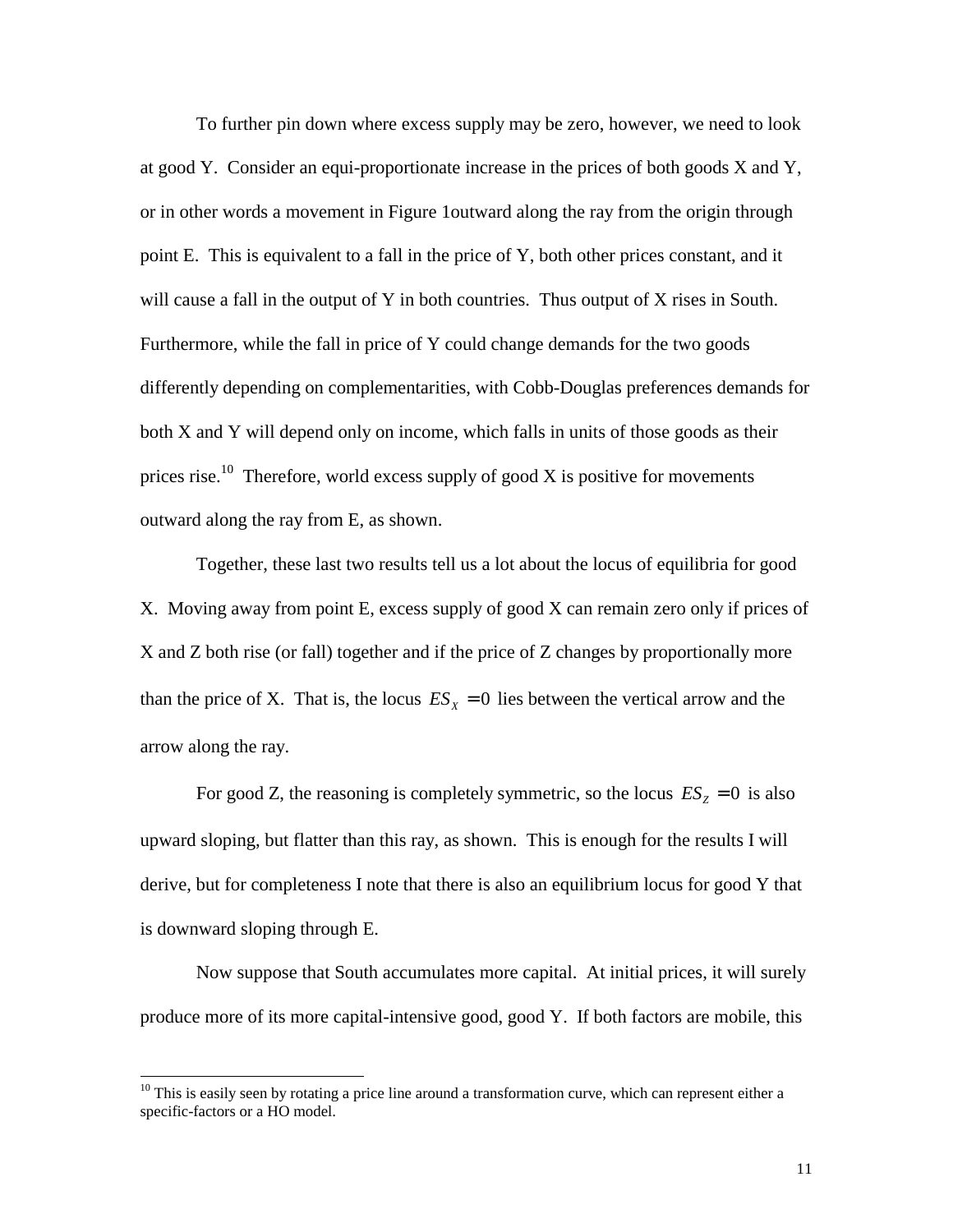is the familiar Rybczynski (1955) result, which includes that the output of good X falls and that the increase in output of good Y is more than proportional to the increased capital stock. If capital is specific and the new capital all goes into sector Y (which is the only sensible place for it, if in the long run it will become mobile), then output of Y rises by less than this, but it still rises. And sector Y draws mobile labor from sector X, reducing output there as well. So in this case too, South's output of Y rises and of X falls. Only if it is labor that is the specific factor will we see outputs of both sectors rise and even then, although either sector may expand output by more depending on elasticities of substitution, the capital intensity of good Y compared to X makes is likely that South's output of good Y will rise by more.

South also gets an increase in income from this accumulation of capital, and that permits it to demand more of all three goods. Focusing on the excess supplies that position the equilibrium loci of Figure 1, we can be sure therefore that South's excess supply of good Z falls, since its demand rises and it does not produce it. South's excess supply of good Y, on the other hand, very likely rises, as its output expands by more than demand, and its excess supply of good X is likely also to fall.

Since capital accumulation in South does not cause any changes at all in supplies or demands in North, except those caused by price changes, these changes in South are enough to tell us what happens to all three equilibrium loci: The curve for good X shifts to the right, that for Z shifts up, and that for Y shifts up and to the right. All this is shown in Figure 2, and together it tells us that the equilibrium combination of prices moves up and to the right as well. That is, capital accumulation in South causes the prices of both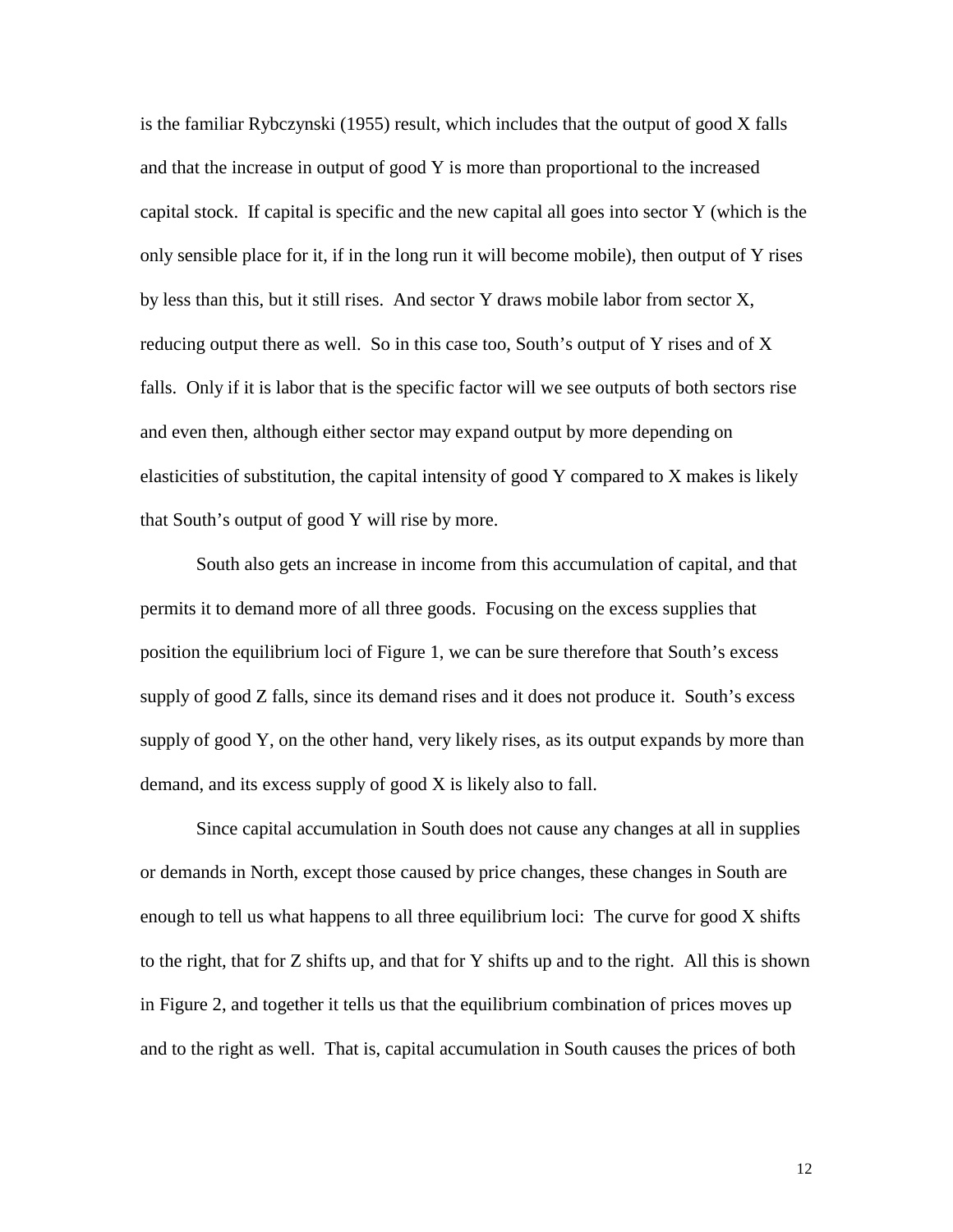X and Z to increase relative to the price of good Y, or conversely, the relative price of good Y falls.

What happens to the relative price of goods X and Z? This we cannot tell for sure from the analysis so far, but there is a presumption, I will argue, in favor of the price of X rising by more than the price of Z, especially in the long run. At fixed prices, after all, the output of Z is fixed, and its price rises only due to the increase in demand. But the output of good X, especially in the long run with the Rybczynski effect, falls, at the same time that demand for it rises. Thus if other things are equal (as of course they need not be), the price of X will rise more than the price of Z. In any case, I will take this to be the normal outcome, to the extent that this relative price ever matters at all.

My primary interest in this paper is the effects of this growth on the factor returns in North. These depend on what happens to the prices of the goods, which we now know. Since the price of Z rises relative to that of Y, North experiences a rise in the relative price of its more capital-intensive good. What this will do to North's factor prices again depends on the mobility of factors. If both factors are perfectly mobile, then we have (almost) the Stolper-Samuelson result for North, that its real return to capital rises and its real wage falls. I say "almost," however, because these effects on real returns are certain only in the two-factor model of Stolper and Samuelson (1941). In our model we have the slight additional complication that a third good, Z, which is not produced in North. It has risen in price, certainly relative to good Y and probably, as I just argued, relative also to good Z. This can only exacerbate the decline of the real wage of labor, but it may conceivably reverse the increase in the real return to capital. That is, if owners of capital depend sufficiently on consumption of good X, which has just become more expensive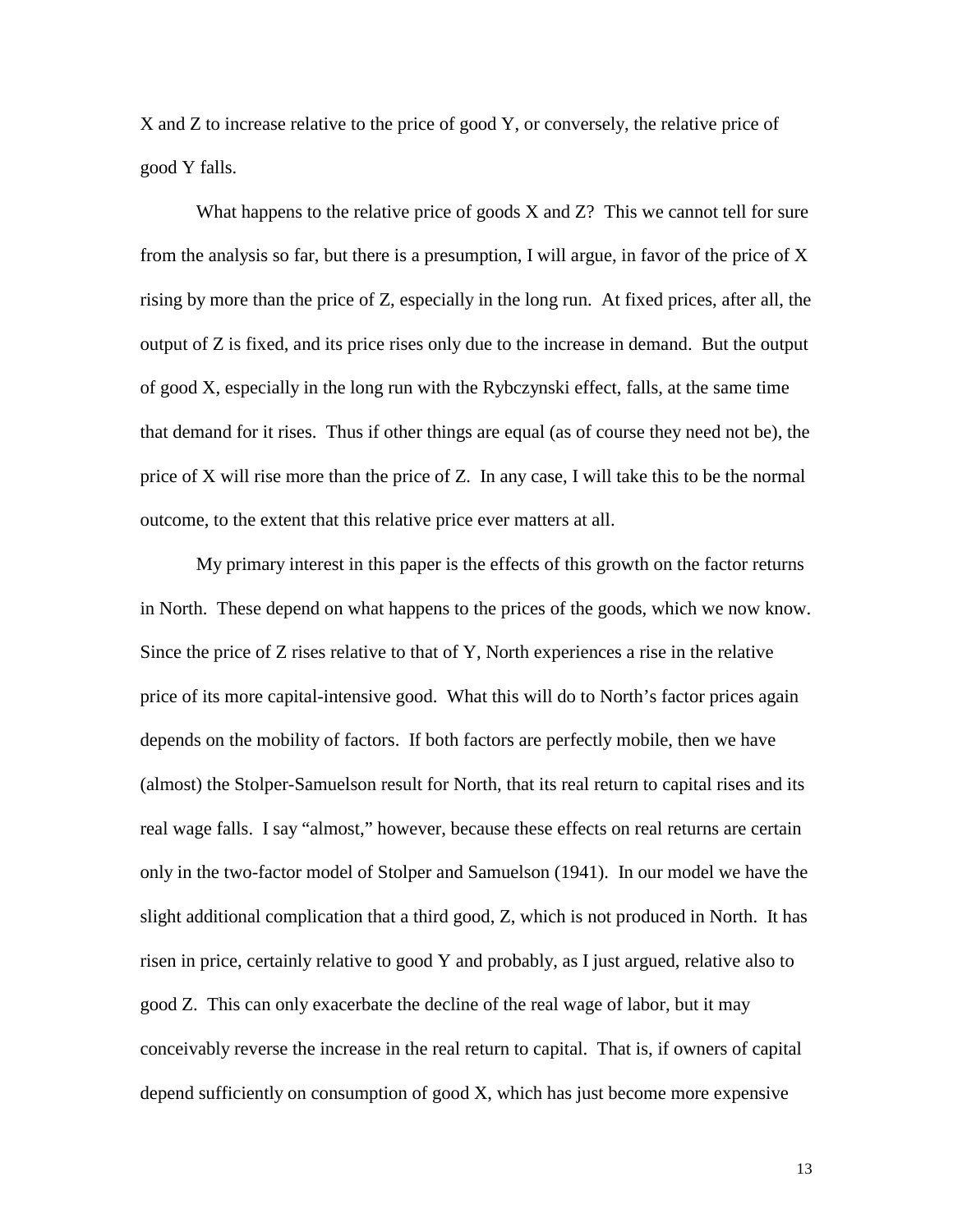due to South's growth, then they may find that their real return has actually gone down due to that growth, along with the real wage. Thus, both factors may lose!

This is most likely to happen in the long run, when the Rybczynski effect causes the greatest decline in the output of X and thus presumably its greatest price increase. But it may also happen in the short run, since I already noted that output of  $X$  is likely to fall there as well, at least if it is capital that is specific in the short run. Of course, in the short run some factor is also immobile in the North, and whatever factor is specific in sector Z would be expected to gain from the increase in the relative price of Z compared to Y. But even here, if that improvement happens to be small compared to the price increase of X, and if that factor consumes a lot of good X, even it too may lose. Thus in the short run also, it is possible that all factors in North may lose from South's growth.

Why is this? The reason may be seen more broadly by looking at the effect on real income in the North as a whole. At fixed prices, of course, this is unchanged, so any change that we get is due to price changes and therefore the terms of trade. In the initial equilibrium, North exports good Z, imports good X, and may trade good Y in either direction. The price changes that we found in Figure 2 have very mixed effects on North, depending on their sizes and the pattern of trade in good Y, but it is easy to see how any ambiguities can be resolved. Suppose that in the initial equilibrium either there is no trade at all in good Y, or the North is large enough that it exports it. Then the fall in the relative price of good Y that we are sure to have does not help North, and may hurt it. If in addition, as argued above, the price of X rises by more than the price of Z, then North's terms of trade, which now consists primarily of the relative price of Z compared to X, has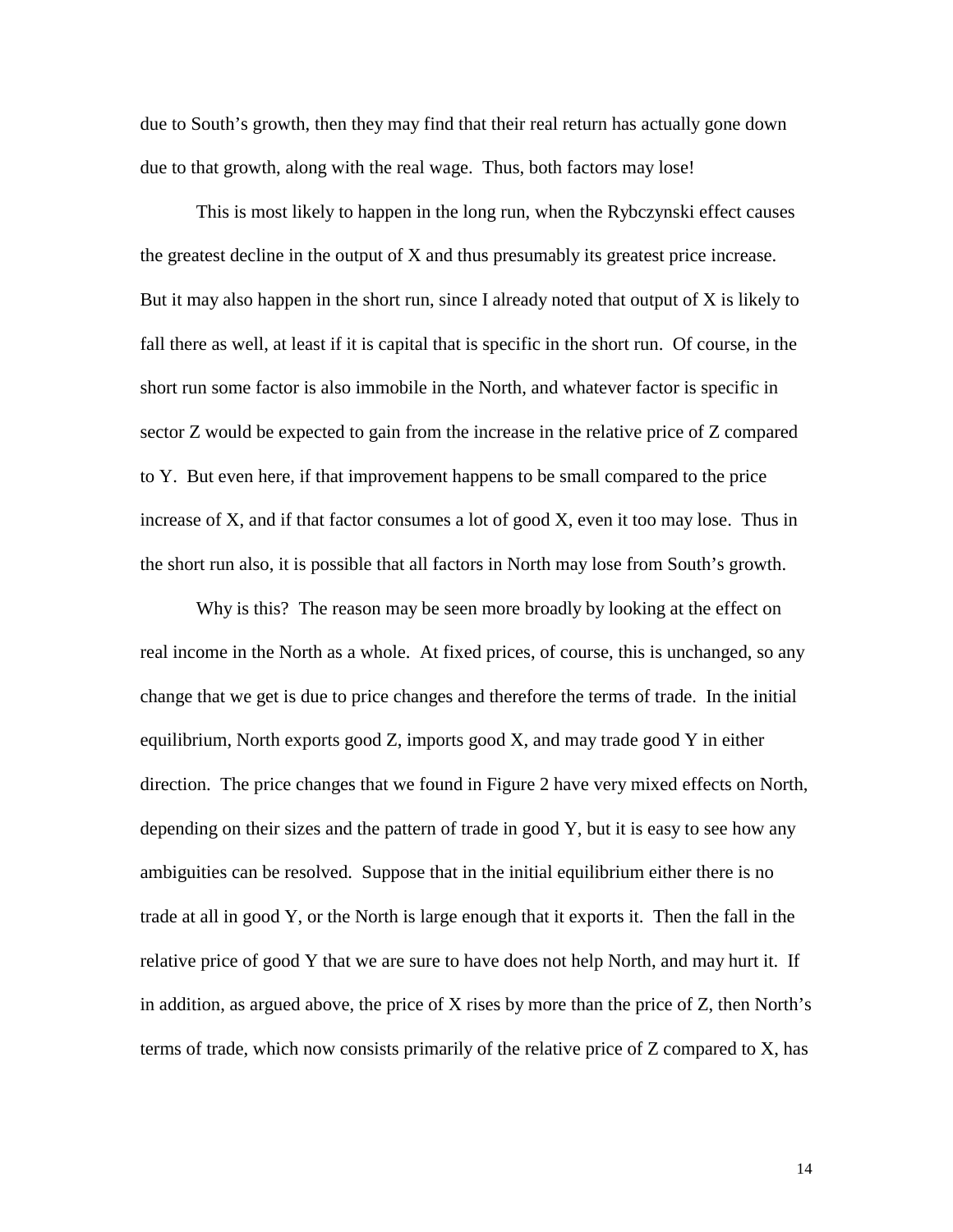deteriorated. This is why North may well lose from growth in South, and it is also why both factors in North may lose as well.

Of course there are other effects on North than just these changes in prices. The rise in the relative price of Z compared to Y causes an expansion of its Z industry and a contraction of its Y industry. These in turn draw whatever factors are mobile out of Y and into Z. At the same time, if there are specific factors in industry Y, these are hurt even more than labor will be hurt in the long run. I will return to these effects on North in the next section when I discuss how North may respond to all of this.

For now, let me turn to other effects in South. The changes in world prices matter there too, but somewhat differently than for North because South is producing different goods. First, the rise in the prices of X and Z compared to Y constitutes, for South, a rise in the price of its labor-intensive good, not the capital intensive good as it was for North. Therefore, the Stolper-Samuelson Theorem tells us (again almost) that the real return to South's capital will fall, while the real wage will rise, just the opposite of what we found in North even though the set of price changes in the same. Again, however, we must factor in the additional effect of the rise in price of the good that South does not produce, in this case Z whose price has risen. This to some extent offsets the benefit to labor and increases to loss to capital. Is it possible, once again, that both will lose? In general, yes, and this is just a variant of Bhagwati's (1958) immiserizing growth. However, since if it happens at all it is due to a worsening of South's terms of trade, it cannot happen at the same time that North also loses. And under the assumptions that I made above – that  $p<sub>X</sub>$ rises more than  $p_Z$  and there is no initial trade in Y – South's terms of trade improves and both groups of factor owners therefore cannot lose. This does not necessarily rule out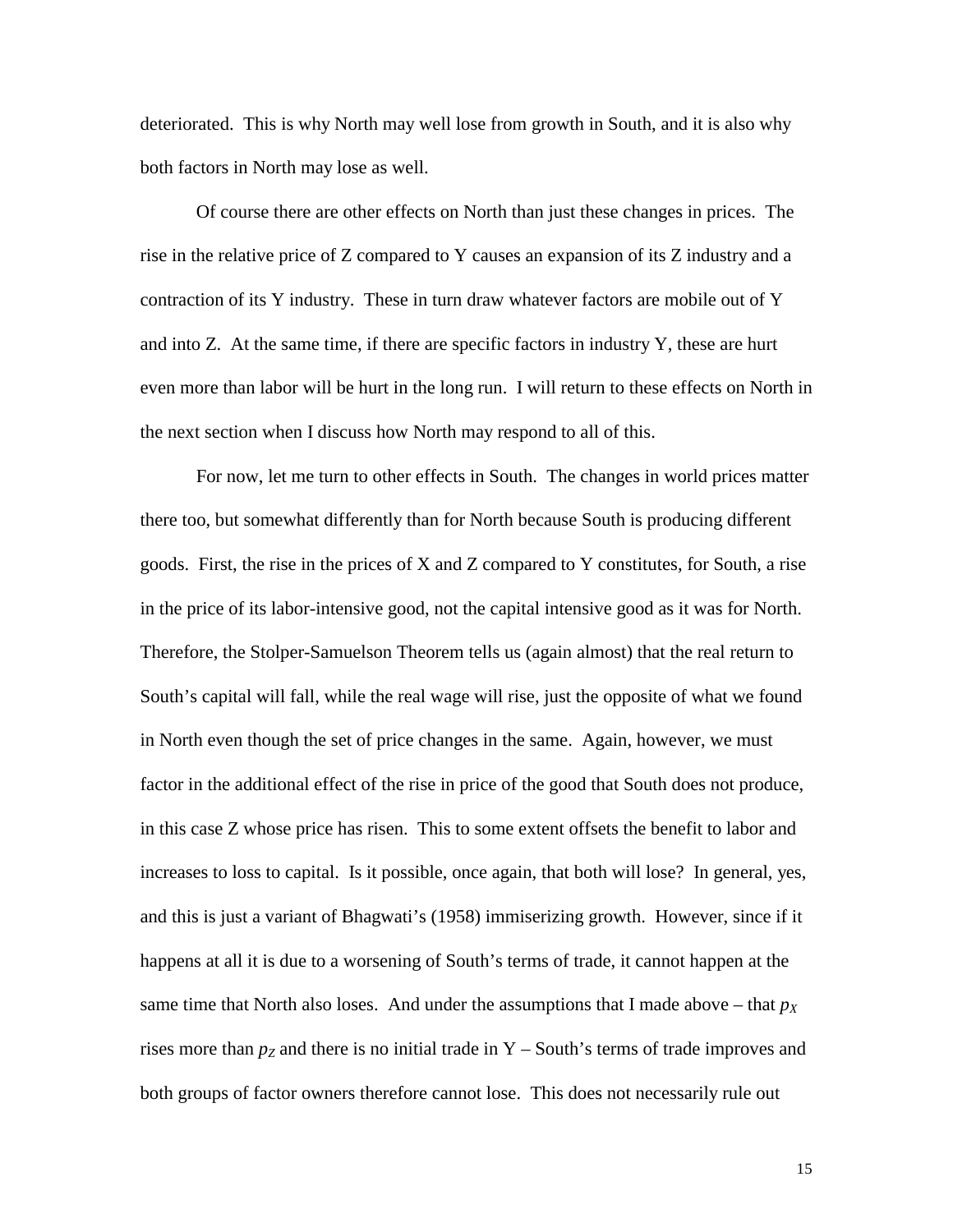both real factor prices falling, since the fall in the real return to capital can be made up for by its increased quantity, but it does mean that this is less likely.

As for other effects in South, these are all the combined effects of the capital accumulation itself together with the price changes. Output of good Y, for example, must still rise, even though the price change causes it to rise by less than it would have at constant prices. Output of X, on the other hand, is now more likely to rise (although by less than the increase in South's demand), since the price increase may more than offset the effect of the increased capital stock. Effects on the locations of factors are therefore correspondingly ambiguous once the effects of price changes are taken into account. In particular, it is not even certain that labor will be pulled out of sector X, even in the long run.

This completes my analysis of the effects of Southern growth in this model. On the one hand, there is nothing here that is analytically surprising, since these are all effects that we have known and understood in other contexts. I am not aware, however, that they have been put together like this before, even though analytically this is no more than an exercise.

On the other hand, I am less sure that two aspects of these results are commonly expected. One is that growth by South may well reduce real national income of North, due to terms of trade effects. And the other is that growth by South will almost certainly be harmful to particular groups in North, either labor in general or specific factors in labor-intensive industries, or both. In combination, this negative message for the developed world as an implication of growth by the developing world is not one that I, at least, had previously had in mind. On the contrary, I had agreed with Krugman (1994)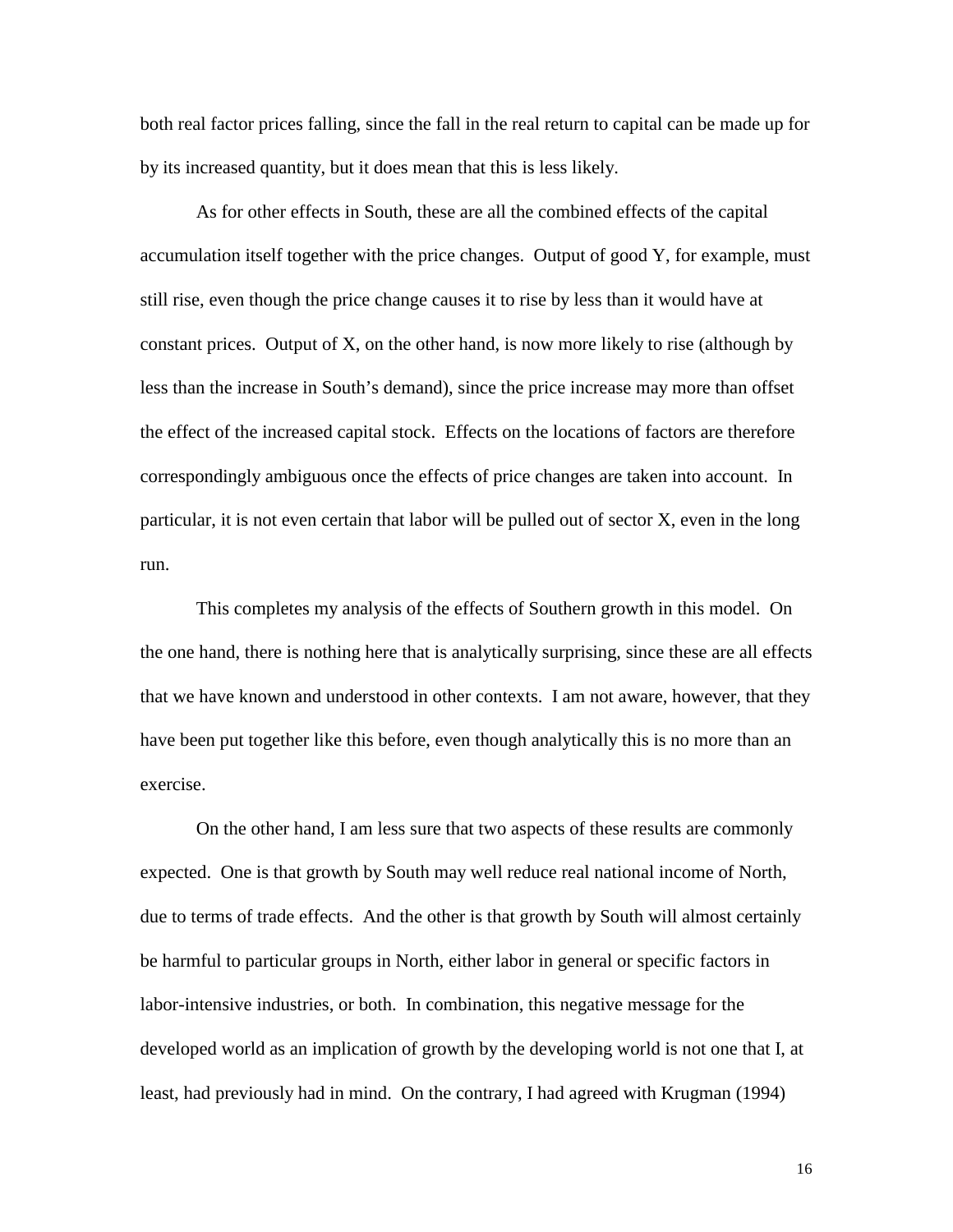who answered "No" to the question in his title, "Does Third World Growth Hurt First World Prosperity?"<sup>11</sup> Nor is it a message that I am particularly happy to see, although I think it helps to explain some of the resistance to trade in the developed world that we have recently observed. I turn now to that response.

## **IV. Response to Growth**

 $\overline{a}$ 

All that I say in this section of the paper is that, in response to the changes just found, North is likely to use protection against imports. Exactly why it does this, or even how, is more or less immaterial, mainly because there are so many reasons and so many ways. I therefore do not attempt to model the generation of this response. Instead, I merely mention a variety of reasons and a variety of ways that it might do this.

In all cases, however, I see the response as arising from the distributional effects of the growth that has occurred in the South. It is also likely to be true, as I have noted, that the growth has hurt the North overall by worsening its terms of trade, and one might imagine that North would respond to this event by using protection. But to the extent that it can in fact reverse this movement in its terms of trade by restricting imports, it could have done that almost as well before the South succeeded in growing. Therefore the growth has not provided a very compelling reason for it to choose only now to use a tariff to improve its terms of trade.<sup>12</sup>

 $11$  Krugman (1994) pursed this question is a series of simple models. However, when he got implicitly to this one, with different factor prices in North and South, he asked only about the effects of trade, not of growth, and answered it empirically rather than theoretically, citing Lawrence and Slaughter (1993).<br><sup>12</sup> Not compelling, but there are at least two possible rationales for such a response. First, the North and South may have been in a tit-for-tat cooperative equilibrium of a tariffs-with-retaliation prisoners' dilemma game. North may then incorrectly perceive that South has defected from this equilibrium and that its terms of trade has worsened, not because of South's growth but because of South's protection. Alternatively, North may have been using an optimal tariff before, but because South was so small the optimal tariff was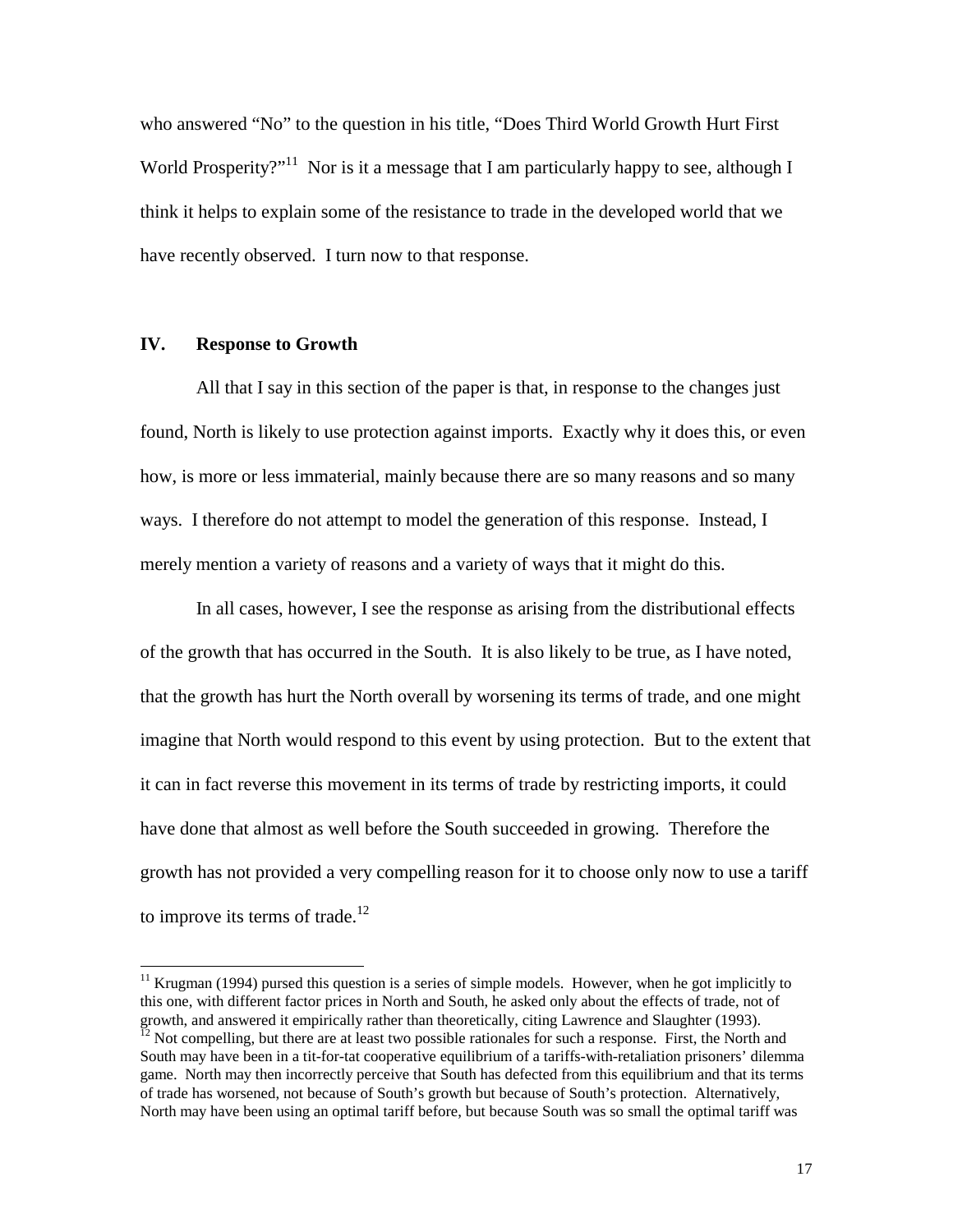To me the important effects of South's growth, then, have been on the well-being of particular factors of production in North. Theoretically these could include specific factors in the import competing industry, Y, or they could include all labor, to the extent that factors are mobile and we are in a HO world. In reality they are likely to include both. The point is that there are individuals in the North's economy who are made worse off by the growth in the developing world, and these individuals will seek protection. Furthermore, there is a good chance that many of these individuals are themselves near the lower end of the income distribution in North, and this will strengthen the incentive for North to provide them some sort of assistance.

Now it is not exactly true that these individuals are hurt by trade, for there has been no trade liberalization here, only growth. On the other hand, assuming that we started with good Y either not traded or imported by North, then it is true that North's imports of Y have increased and that the harm to importing-competing factors in North would not have occurred if that increase had somehow been prevented.<sup>13</sup> In these circumstances, those who are hurt will surely perceive that the harm has come from trade, and they will also believe correctly that the harm can be reversed by restricting trade. So it is surely plausible that protection will be provided.

There are many ways that this could be modeled, if I were so inclined. Recent years have seen considerable progress in the modeling of interactions between politics and trade policies, and I presume that any number of these models could serve the

also small. Now that South has grown, North may find that its optimal tariff is larger than before and increase it. I suspect that at least this second explanation is inconsistent with my assumption of an initial two-cone equilibrium, however.

<sup>&</sup>lt;sup>13</sup> This is the "but-for" interpretation of trade as a cause of worsening income distribution described in Deardorff and Hakura (1994) and in Krugman (2000).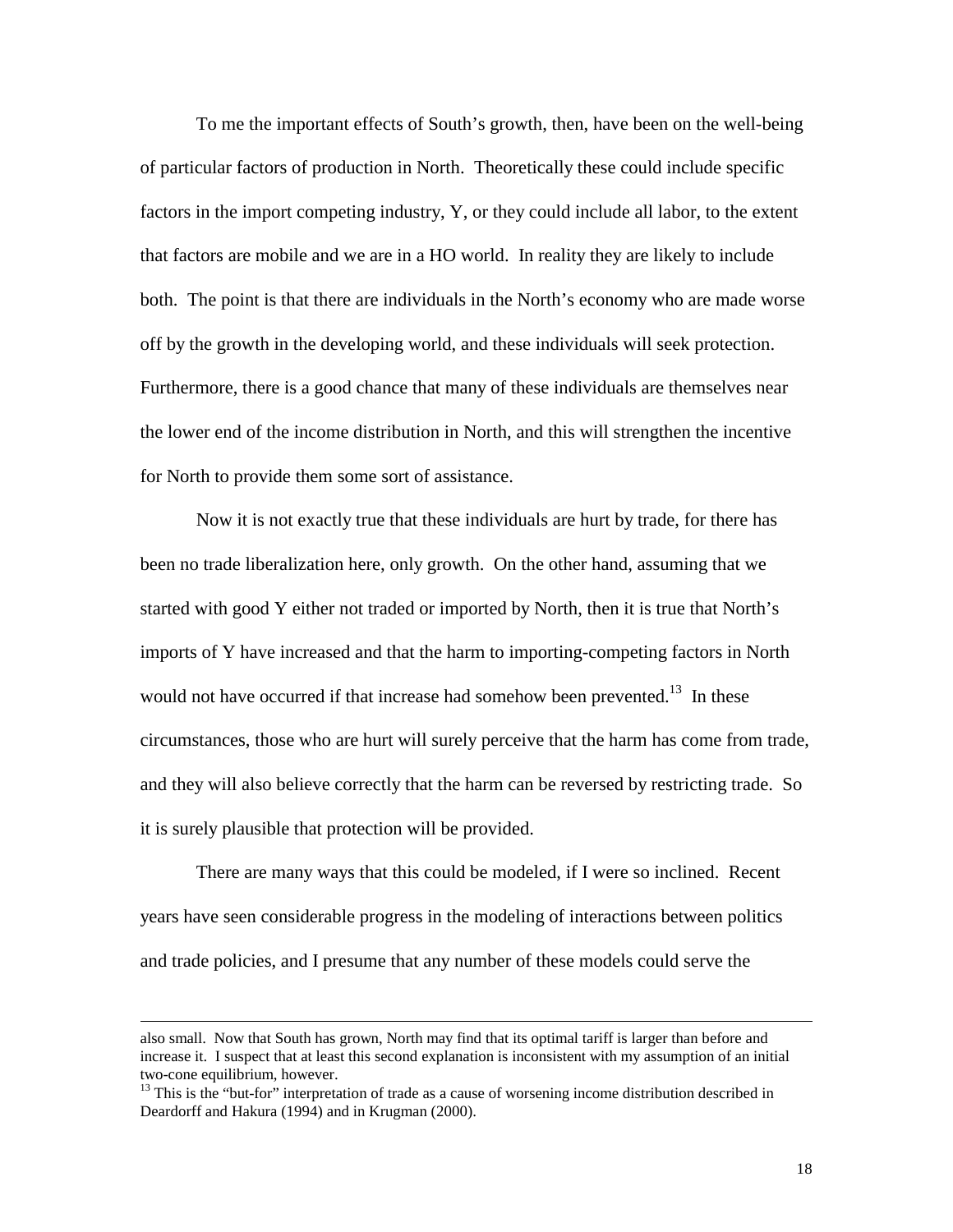purpose. For example, if it is all labor in the North that is hurt by the growth, as in the HO model, then labor may constitute a majority of the electorate and be able to vote itself protection as in Mayer (1984). Or if it is specific factors that are suffering, they may be able to "buy" protection in the manner of Grossman and Helpman (1994). Or in either case, well-meaning bureaucrats may provide protection out of genuine concern for the losses that would otherwise be felt by a significant portion of the population, as argued by Corden (1974) in his conservative social welfare function. It seems that every ten years, somebody has provided a rationale for governments to provide protection in response to some sort of distributional incentives. With such an abundance of models, and no consensus among them that I know of, I see no reason to settle on one as a basis for predicting behavior. One might almost be content to resort of common sense: when growth in the developing world begins to bite in the developed world, causing labor intensive industries to contract and factors of production there to lose out, developed countries will do what they can to help, and that is likely to include protection against imports.

The form of that protection is also uncertain. I will model it simply as a tariff because that is easiest. But of course the real world has anticipated such a response and to some extent blocked it with the GATT. Therefore the response that we actually see may include forms of protection that attempt to bypass GATT rules. However, even within the constraints of the GATT, some tariff protection is possible. The Safeguards Clause (Article XIX) is precisely intended for this purpose, providing temporary tariff protection when increased imports cause injury among domestic producing interests.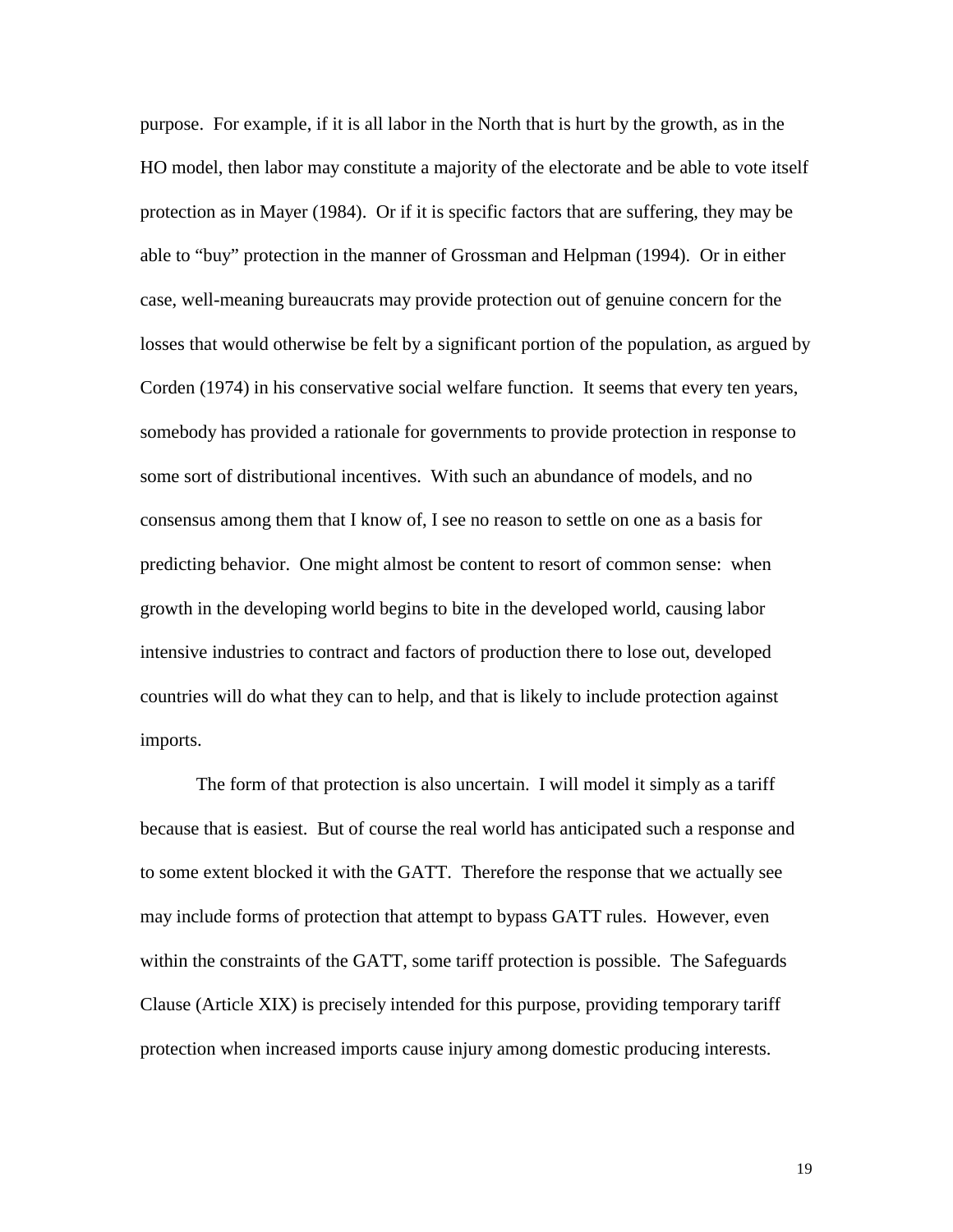Expansion of foreign industries due to economic growth would provide a good case for such a response.

Of course, those who request protection will not be satisfied with just the temporary tariff that Article XIX permits, but GATT has allowed for more permanent import relief under certain circumstances. The rules for granting anti-dumping duties (AD) ostensibly require that imports be "unfairly" priced, but in practice, as we all know, that criterion is easily met without any abnormal behavior on the part of producers. Countervailing duties (CVD), against subsidized imports, are not quite so easy to get, but they too provide a more permanent source of protection. Both of these channels for protection remain very much available, even as the GATT has been transformed into the WTO.

With the exception of the steel industry, however, AD and CVD protection have typically been used only in rather narrowly defined industries, and they do not seem to represent the sorts of broad based protection that developed countries seem likely to want, in theory, in response to developing country growth. Prior to the WTO, these needs seem to have been handled either outside the GATT, through bilaterally negotiated restrictions such as Voluntary Export Restraints (VERs), or even more importantly by negotiating exceptions to GATT rules for large vulnerable sectors such as textiles/apparel and agriculture. The Multi-Fibre Arrangement (MFA) seems the clearest case of developed country protection designed expressly as a response to developing country growth, but the carve-out of agriculture in the early years of the GATT has had this effect as well. Both of these exceptions, as well as the use of VERs, were finally addressed in the Uruguay Round, and the WTO promises to eliminate VERs, phase out the MFA, and gradually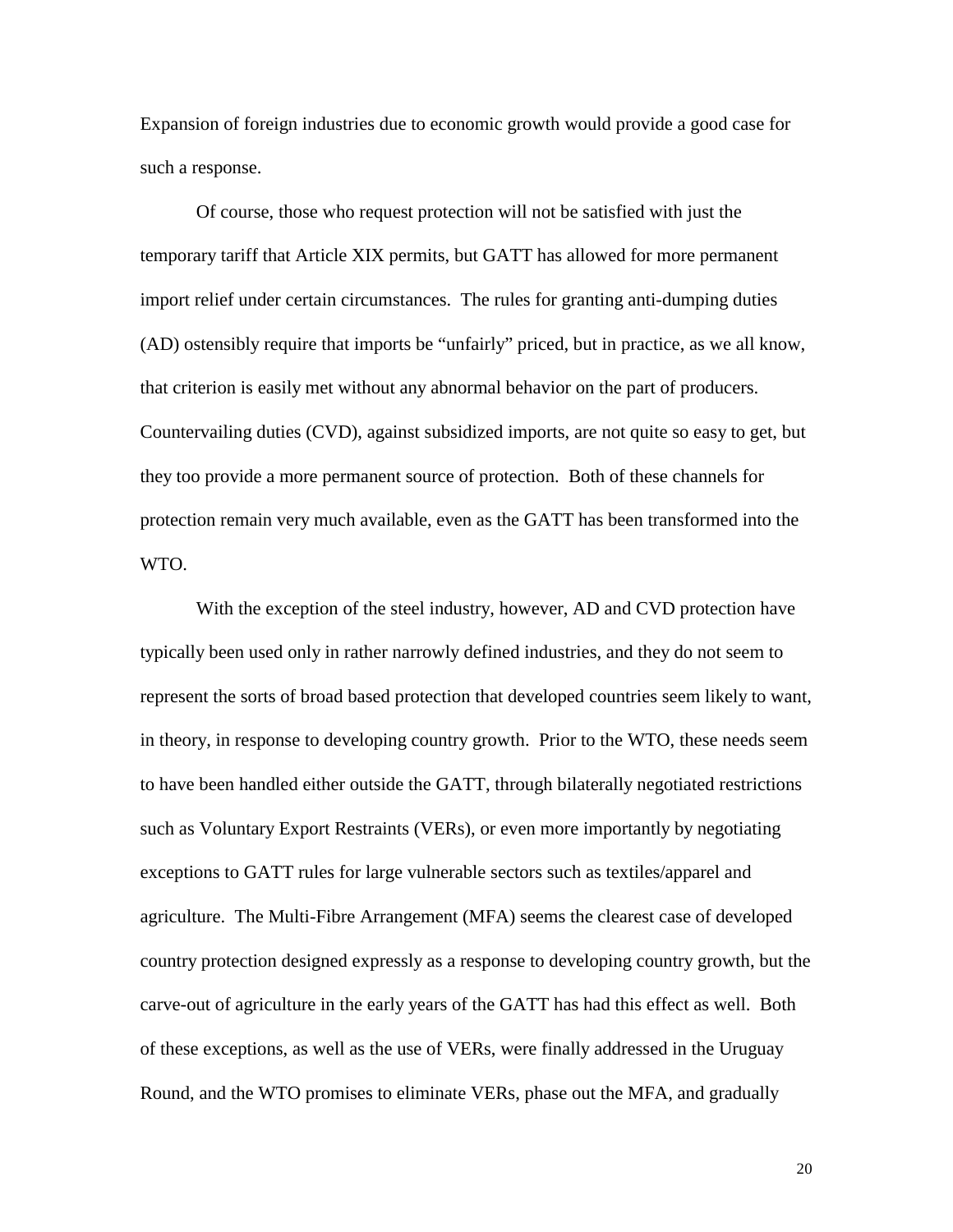liberalize trade in agriculture after first turning non-tariff barriers into (even more protective) tariffs. So far it is not clear that any of this liberalization has actually taken place, but perhaps the WTO will at least succeed in preventing further protection from being initiated at the expense of developing countries.

It is worth noting that, in the past, some protection that was instituted either in spite of the GATT or in conformity with its explicit exceptions has taken the form not of tariffs but of quotas that were administered by the exporting countries, who therefore got to keep the rents. This was the case both with VERs and with the MFA. Therefore, although both of these are supposedly being eliminated by the WTO, we should allow for the possibility that any protection that is prompted in response to developing country growth may take this form as well. That is, I will assume in the next section that the North imposes a tariff on imports from the South, but that the revenues (rents) from this tariff may accrue to the South rather than the North.

## **V. Effects of a Tariff**

I turn, then, to the effects of a tariff on imports levied by North in the two-cone HO model of the world. This requires even less analysis that the previous results because it has already been done. Davis (1996) examined exactly this case, though in reverse, showing that trade liberalization by the capital-abundant country in a two-cone model would worsen the income distribution in both cones. That is, due to a tariff cut in North, the relative wage of labor falls in both North and South. The reason is that the tariff cut on good Y reduces its price within the North, where it is relatively labor intensive compared to Z, and raises its price in South, where it is capital intensive compared to X.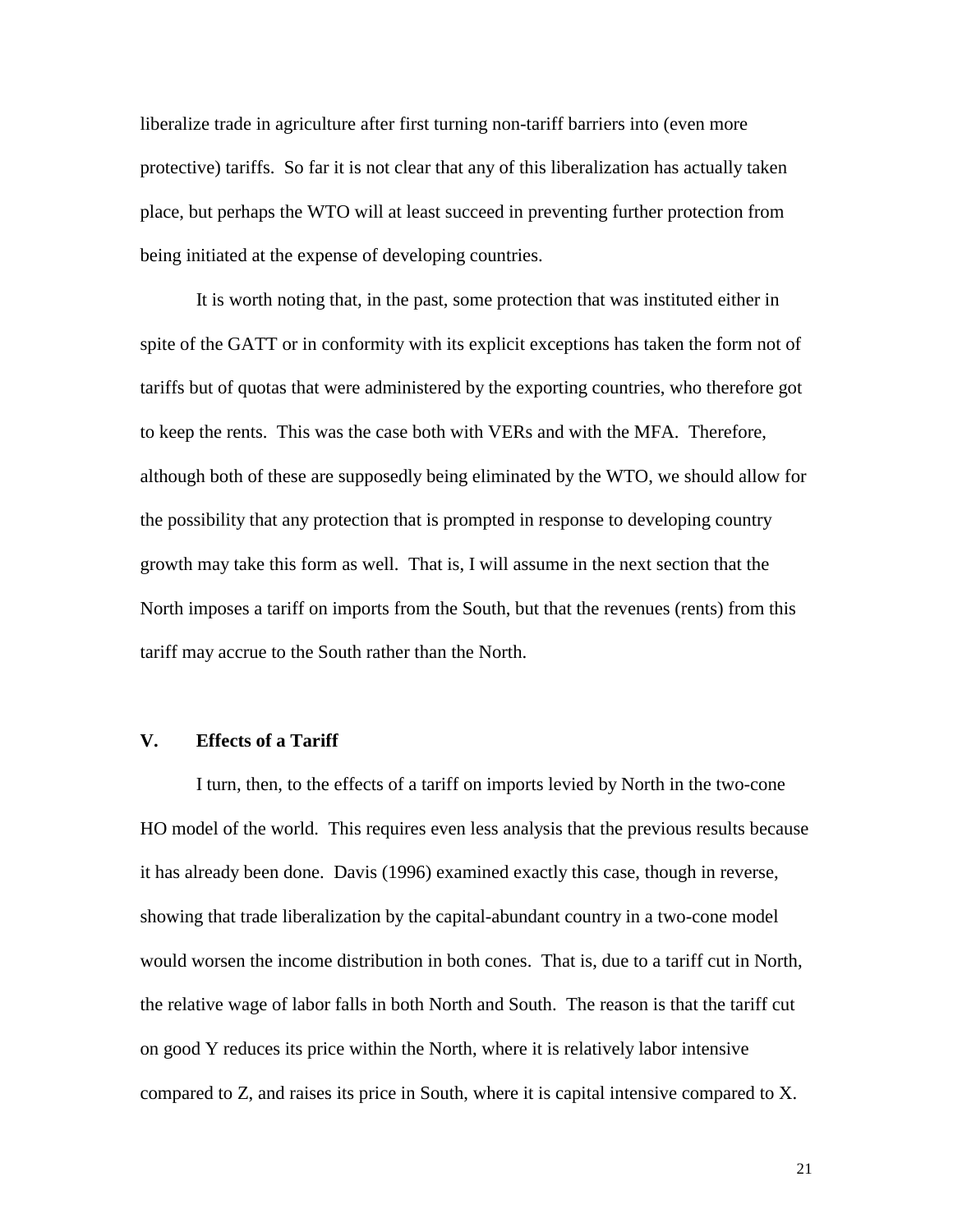Therefore, if we now reverse this argument, when North responds to growth in South and the consequent increased imports of good Y by restricting its imports, this will cause the wage of labor to *rise* in both countries compared to the return to capital. And just as important, here, is the effect on the return to capital itself. This will fall in both North and South. In particular, the incentive for further capital accumulation in South is reduced.

Since Davis already derived it, there is no need to dwell on the mechanics of this result. However, it is easy enough to see in Figure 3. When North levies a tariff on good Y, this reduces North's demand for imports of good Y from the world market at initial word prices, while increasing its excess demands for both good X (due to expenditure of the tariff revenue) and good Z (due to expenditure plus reduced supply). Therefore the equilibrium loci for all three markets shift even further in the same directions that they moved due to Southern growth.<sup>14</sup> The equilibrium prices of  $p<sub>X</sub>$  and  $p<sub>Z</sub>$  both rise relative to numeraire  $p<sub>Y</sub>$ . Thus within South, the relative price of the labor-intensive good X goes up, causing the wage to rise and the return to capital to fall. Within North, the price of Y includes the tariff, so that its relative price can go up, not down. And this too causes the wage of labor to rise and the return to capital to fall within North.

These are the results when North protects its markets with a tariff. If it uses instead a quota with the rents accruing to South, such as a VER, then all the effects on prices are the same, so long as South spends the rents the same way that North would have spent the revenues. The only difference will be in effects on national welfare.

 $14$  Except that this time it is the locus for good Z, not X, that is likely to shift more because of its change in output. Thus the relative price of good  $Z$  compared to  $X$  is likely to rise, this time further improving North's terms of trade.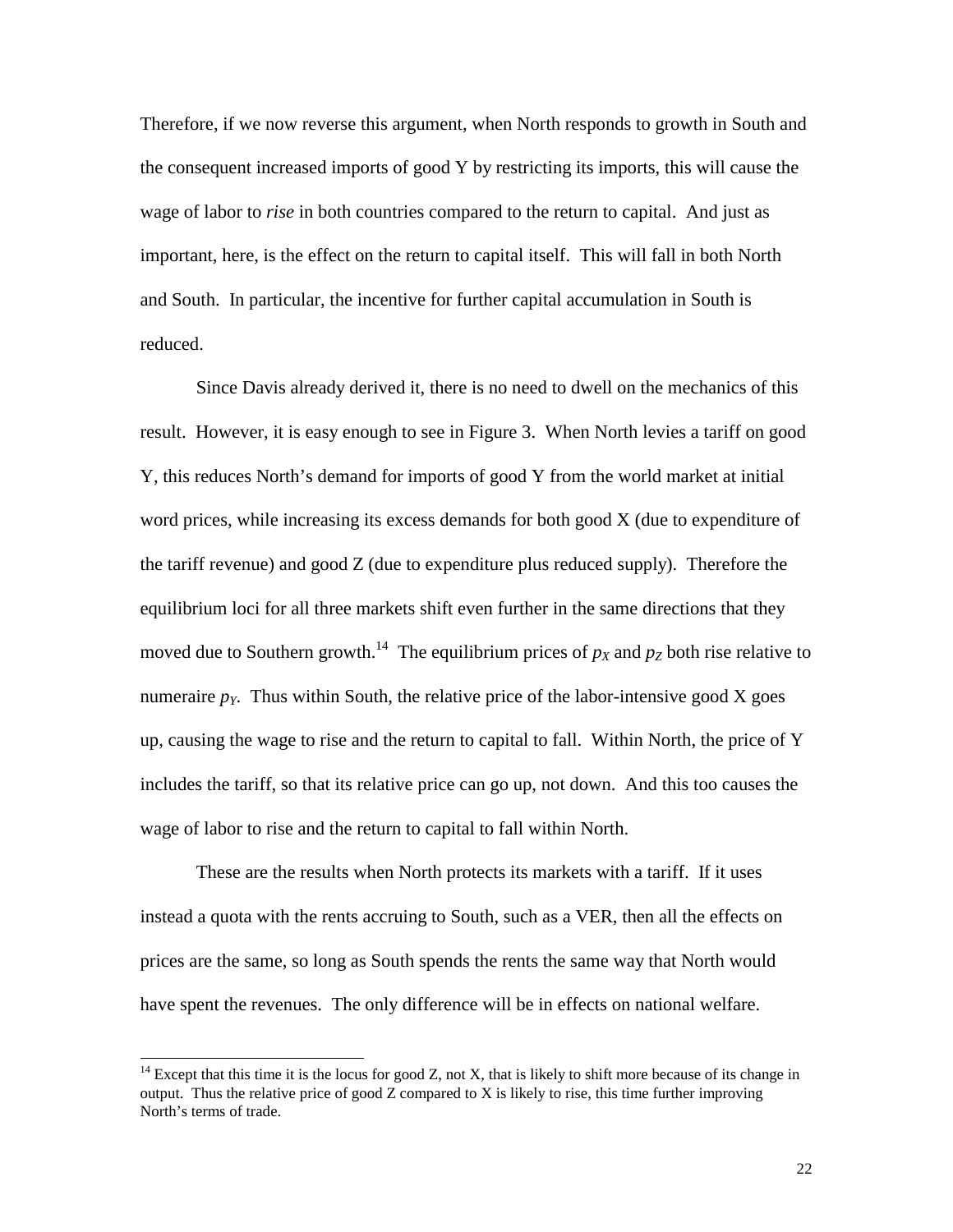A tariff by North may increase North's welfare for the usual terms-of-trade reasons. A quota implemented by South with it getting the rents, on the other hand, may likewise improve South's national welfare just as an export tax could, also for terms-oftrade reasons. And in both cases of course, it is also possible that welfare of both countries will fall, since world welfare is reduced in either case.

However, the more important message, to my mind, remains the effect on factor prices. In particular, protection will reduce the real return to capital in South, regardless of whether it is implemented by North or by South.<sup>15</sup> This must reduce the incentive for South to grow.

Like so much else in this paper, the process of economic growth has not been modeled here, partly for simplicity and partly because I see no consensus as to what model of growth is the right one to use. But as long as growth in the South must occur through capital accumulation, on which I suspect we do agree, a reduction in South's return to capital must surely slow that process down.

#### **VI. What Happens Next?**

Let me conclude by taking a small peek into the future and ask where all this is leading. Maybe nowhere. If protection in the North causes South's growth to grind to a halt, then the story simply stops in its tracks. However, I have more faith in the gumption of those in developing countries – especially now that many of them have tasted the fruits of economic expansion – than to believe that they will let resistance by the North get in their way.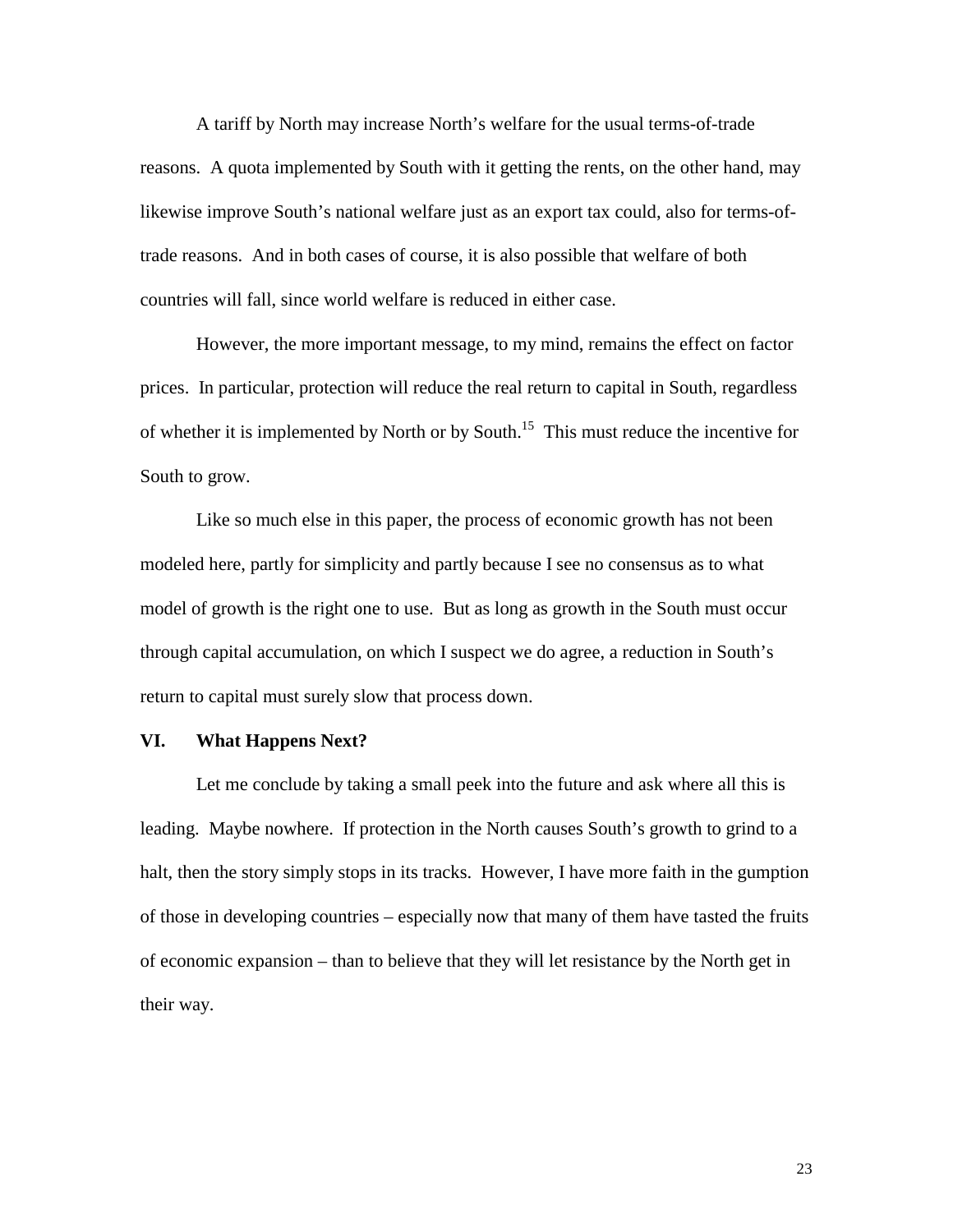Instead, I expect that the developing world will continue to grow, albeit more slowly than they might have if the developed world had accepted their exports more enthusiastically. And as they grow, the same theory that got us into this mess offers a way out. As the capital-labor ratio in South rises towards that in North, the two cones are brought closer together. Eventually, relative factor endowments may become sufficiently similar, between South and North, for a single-cone equilibrium to be possible, therefore with factor price equalization. Of course, the protection that has appeared along the way means that we will not actually be in that equilibrium, replicating an integrated world economy, but at least this equilibrium will be possible to reach if protection can be reduced. And if that happens, then further growth by South will *not* have to put North's labor at further disadvantage, and perhaps both groups of countries can grow from then on in relative peace.

<sup>&</sup>lt;sup>15</sup> Actually, there is one exception to this that I can see. If a quota on North's imports of good Y is allocated to South's owners of capital producing good Y, so that their earnings include the rents, then their returns to capital may go up, not down. However, it is not clear to me that this will provide an incentive for them to accumulate more capital, since their ability to use it to produce more of good Y is restricted.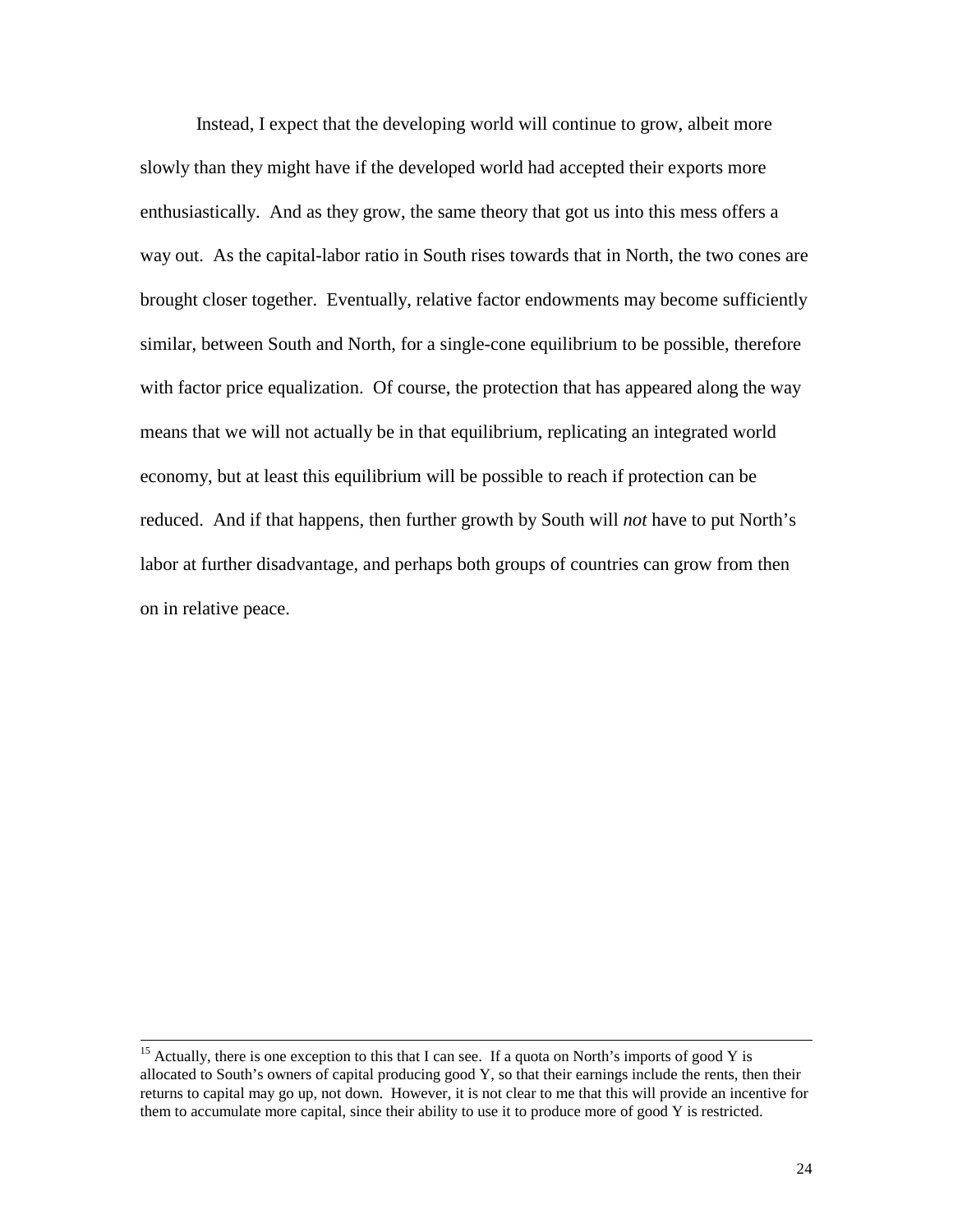## **References**

- Bhagwati, Jagdish 1958 "Immiserizing Growth: A Geometrical Note," *Review of Economic Studies* 25, pp. 201-205.
- Bowen, Harry P., Edward E. Leamer, and Leo Sveikauskas 1987 "Multicountry, Multifactor Tests of the Factor Abundance Theory," *American Economic Review* 77, pp. 599-620.
- Corden, W. M. 1974 *Trade Policy and Economic Welfare*, Oxford: Clarendon Press.
- Davis, Donald R. 1996 "Trade Liberalization and Income Distribution," NBER Working Paper #5693, National Bureau of Economic Research, (August).
- Davis, Donald R. and David E. Weinstein 1998 "An Account of Global Factor Trade," Discussion Paper No. 435, Research Seminar in International Economics, University of Michigan, (October 16).
- Davis, Donald R. and David E. Weinstein 1999 "Trade in a Non-Integrated World: Insights from a Factor Content Study," in process, (April 29).
- Deardorff, Alan V. 1979 "Weak Links in the Chain of Comparative Advantage," *Journal of International Economics* 9, (May), pp. 197-209.
- Deardorff, Alan V. 1994 "The Possibility of Factor Price Equalization, Revisited," *Journal of International Economics* 36, pp. 167-175.
- Deardorff, Alan V. 1998 "Does Growth Encourage Factor Price Equalization," Discussion Paper No. 431, Research Seminar in International Economics, University of Michigan, August 10.
- Deardorff, Alan V. 1999 "Patterns of Trade and Growth Across Cones," Discussion Paper No. 443, Research Seminar in International Economics, University of Michigan, July 23.
- Deardorff, Alan V. 2000 "Market Access for Developing Countries," Discussion Paper No. 461, Research Seminar in International Economics, University of Michigan, August 14.
- Deardorff, Alan V. and Dalia S. Hakura 1994 "Trade and Wages -- What Are the Questions?" in Jagdish Bhagwati and Marvin H. Kosters, eds., *Trade and Wages: Leveling Wages Down?* Washington, D.C.: The AEI Press, pp. 76-107.
- Debaere, Peter and Ufuk Demiroglu 1998 "On the Similarity of Country Endowments and Factor Price Equalization," in Peter Debaere, *The Factor Proportions Theory of International Trade and Finance*, Ph.D. thesis, University of Michigan, Chapter 2.
- Dixit, Avinash K. and Victor Norman 1980 *Theory of International Trade*, London: Cambridge University Press.
- Galor, Oded 1996 "Convergence? Inferences from Theoretical Models," *Economic Journal* 106 (July), pp. 1056-1069.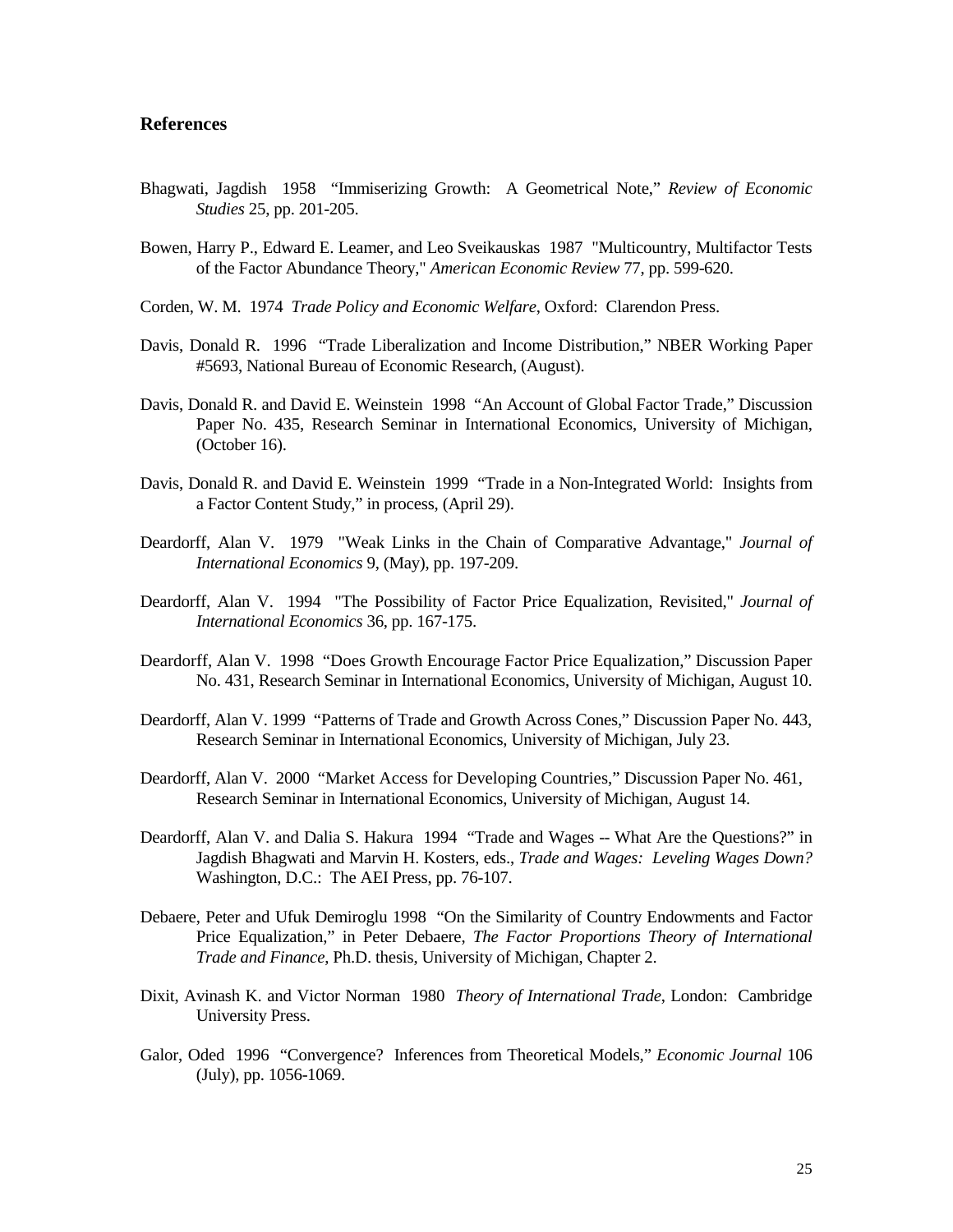- Grossman, Gene M. and Elhanan Helpman 1994 "Protection for Sale," *American Economic Review* 84, September, pp. 833-850.
- Johnson, Harry G. 1957 "Factor Endowments, International Trade, and Factor Prices," *Manchester School* 25, pp. 270-283.
- Jones, Ronald W. 1971 "A Three-Factor Model in Theory, Trade, and History," in J.N. Bhagwati, R.W. Jones, R.A. Mundell, and J. Vanek, eds., *Trade, Balance of Payments, and Growth: Essays in Honor of Charles P. Kindleberger*, Amsterdam: North-Holland.
- Jones, Ronald W. 1974 "The Small Country in a Many-Commodity World," *Australian Economic Papers* 13, pp. 225-236.
- Krugman, Paul R. 1994 "Does Third World Growth Hurt First World Prosperity?" *Harvard Business Review*, (July/August), pp. 113-121.
- Krugman, Paul R. 2000 "Technology, Trade, and Factor Prices, *Journal of International Economics* 50 (1), February.
- Lawrence, Robert Z. and Matthew J. Slaughter 1993 "International Trade and American Wages in the 1980s: Giant Sucking Sound or Small Hiccup?" *Brookings Papers on Economic Activity* 2, pp. 161-226, 1993.
- Leamer, Edward E. 1980 "The Leontief Paradox, Reconsidered," *Journal of Political Economy* 88, (June), pp. 495-503.

Mayer, Wolfgang 1984 "Endogenous Tariff Formation," *American Economic Review* 74, pp. 970- 985.

- Neary J. Peter 1978 "Short-Run Capital Specificity and the Pure Theory of International Trade," *Economic Journal* 88, (September), pp. 488-510.
- Quah, Danny T. 1996 "Twin Peaks: Growth and Convergence in Models of Distribution Dynamics," *Economic Journal* 106, (July), pp. 1045-1055.
- Rybczynski, T. M. 1955 "Factor Endowments and Relative Commodity Prices," *Economica* 22, pp. 336-341.
- Samuelson, Paul A. 1953 "Prices of Factors and Goods in General Equilibrium," *Review of Economic Studies* 21, (October), pp. 1-20.
- Samuelson, Paul A. 1971 "Ohlin Was Right," *Swedish Journal of Economics* 73, pp. 365-384.
- Solow, Robert 1956 "A Contribution to the Theory of Economic Growth," *Quarterly Journal of Economics* 70, pp. 65-94.
- Stolper, Wolfgang and Paul A. Samuelson 1941 "Protection and Real Wages," *Review of Economic Studies* 9, pp. 58-73.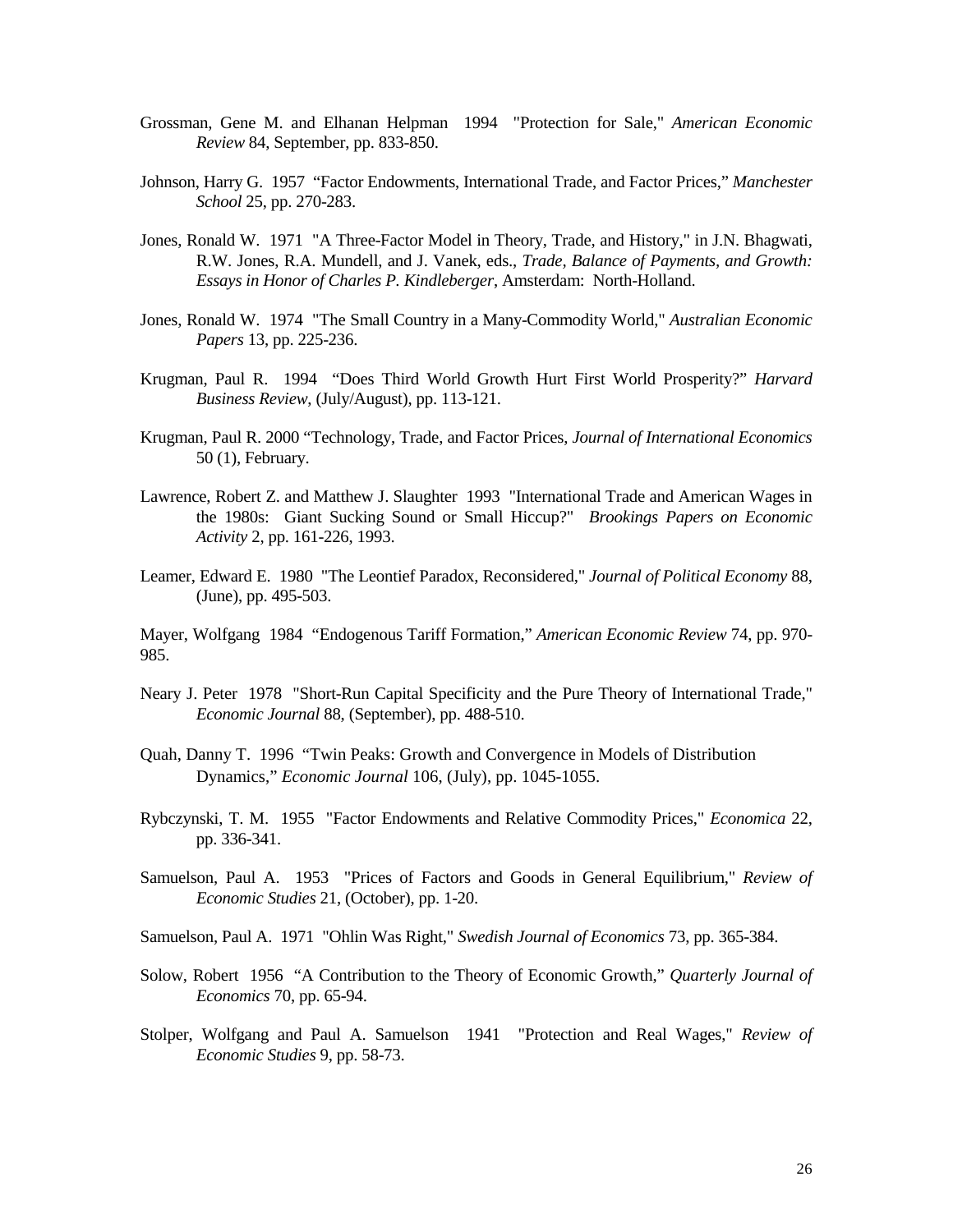- Uzawa, Hirofumi 1961 "On a Two-Sector Model of Economic Growth," *Review of Economic Studies* 29, pp. 40-47.
- Vanek, Jaroslav 1968 "The Factor Proportions Theory: The n-Factor Case," *Kyklos* 4, (October), pp. 749-756.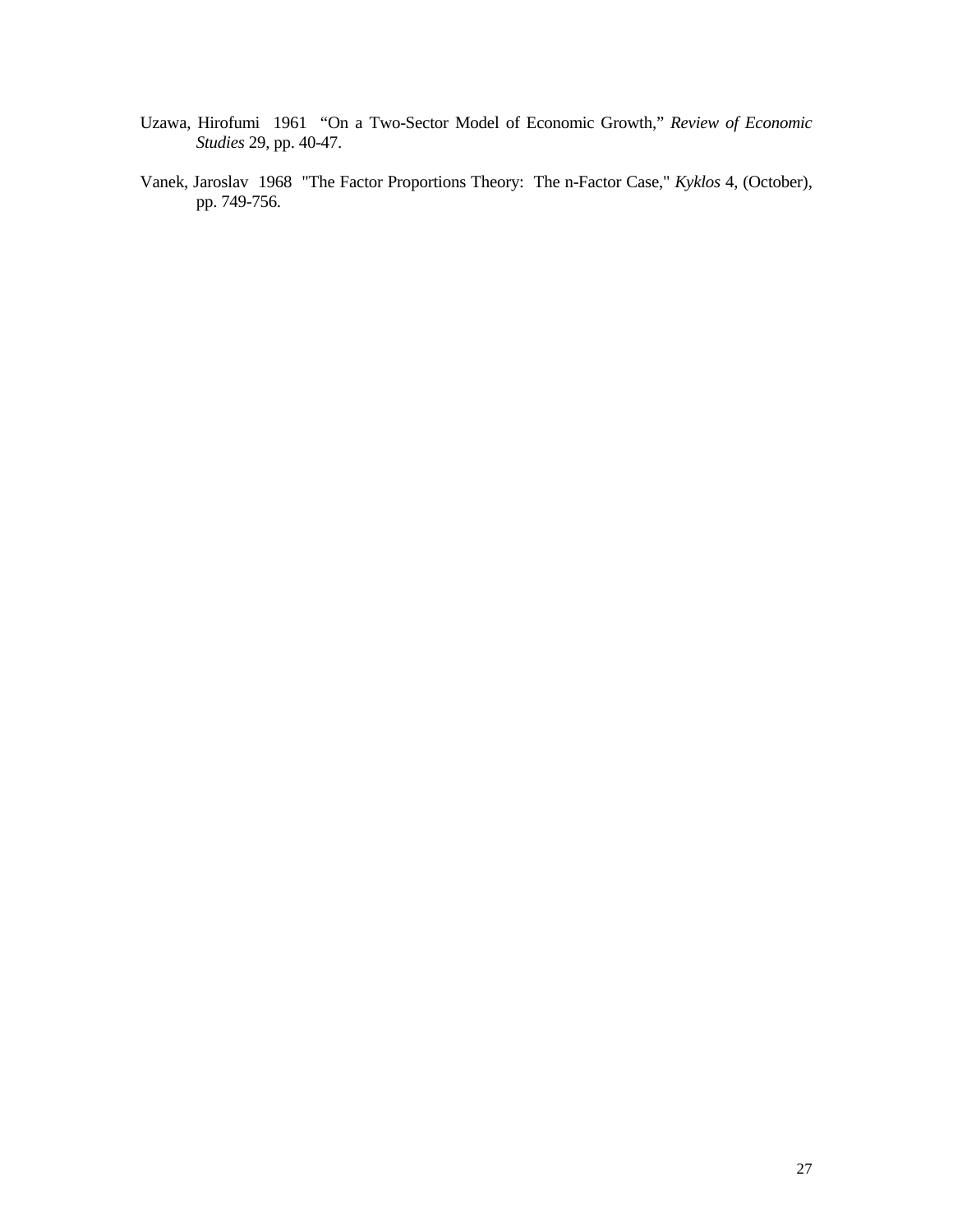

Figure 1 Equilibrium Loci in the 3-Good, 2-Cone Model



Figure 2 Effects of Capital Accumulation in South